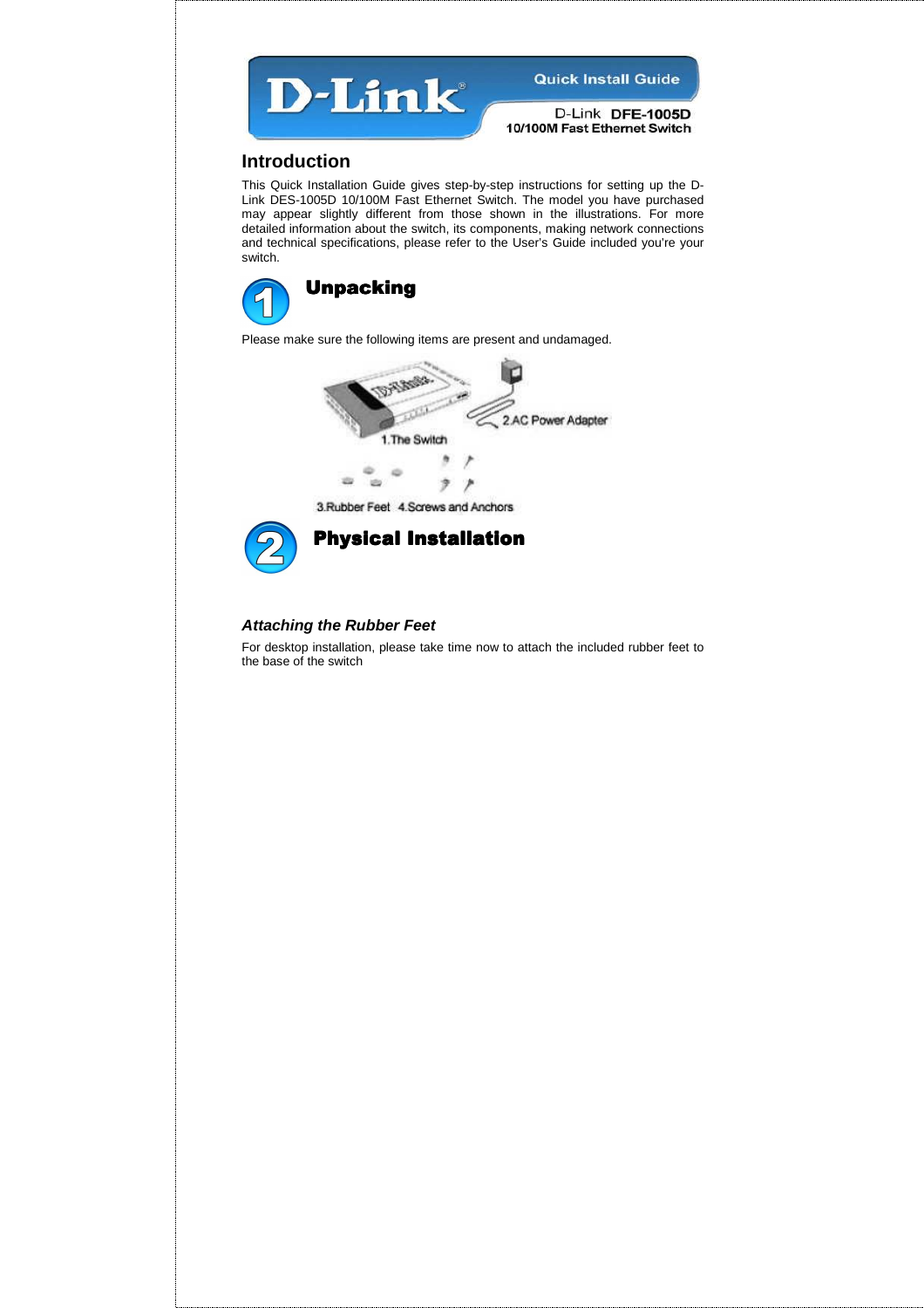

## **Mounting Switch on Wall**

The DES-1005D can be mounted on a wall.



Two mounting slots are provided on the bottom side of the hub for this purpose. Make sure that the front panel is exposed to allow you to view the LEDs while the unit is on.



A PC can be connected to the Switch via a two-pair Category 3,4, or5 UTP/STP straight-through cable. For 100Mbps operation Category 5 **must** be used. The PC (equipped with a RJ-45 10Mb Ethernet or 100Mb Fast Ethernet NIC) should be connected to any of the 5 ports (1 - 5) for the DES-1005D.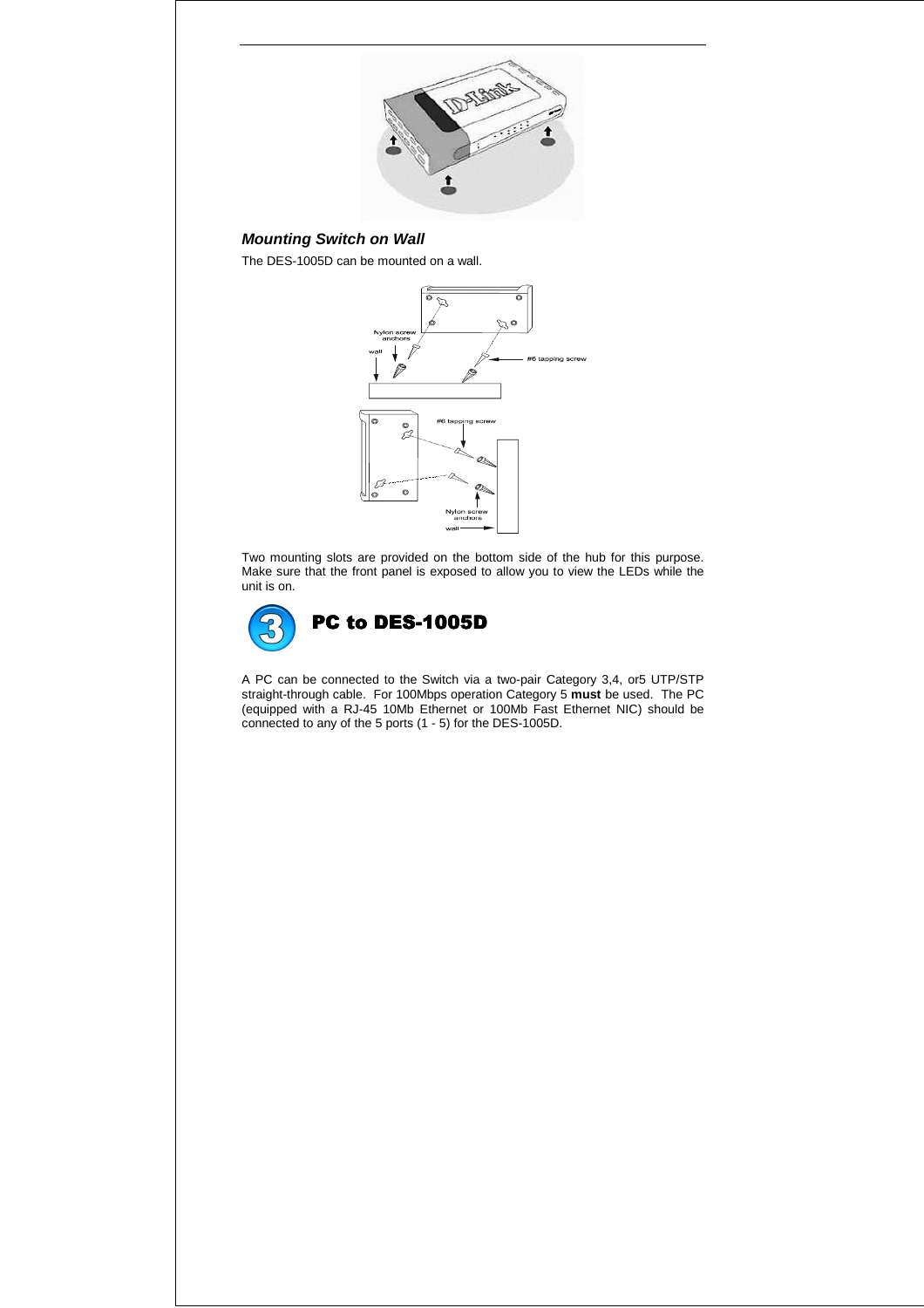

Connecting an end station to the Mini Hub

The LED indicators for PC connection are dependent on the LAN card capabilities. If the LED indicators do not light after making a proper connection, check the PC LAN card, the cable, the Switch conditions and connections.



A hub (10 or 100BASE-TX) can be connected to the Switch via a two-pair Category 3, 4, or 5 UTP/STP straight cable. For 100Mbps operation a Category 5 cable **must** be used. The connection is accomplished from any port of the hub to any port of the Switch.



The Switch can be connected to another switch or other devices (routers, bridges, etc.) via a two-pair Category 3, 4, 5 UTP/STP straight or crossover cable. A Category 5 cable **must** be used for 100Mbps operation. The connection can be done from any (MDI-X) port of the Switch (Switch A) to any of the 10Mbps, 100Mbps (MDI-X) port of the other switch (switch B) or other devices.

## **Additional Information**

If you are encountering problems setting up your network, please refer to the User's Guide that came with the switch. It contains many more rules, charts, explanations and examples to help you get your network up and running.

Additional help is available online at http://www.dlink.com in the United States, at http://www.dlink.co.uk in the United Kingdom, or through our offices listed at the back of the User's Guide.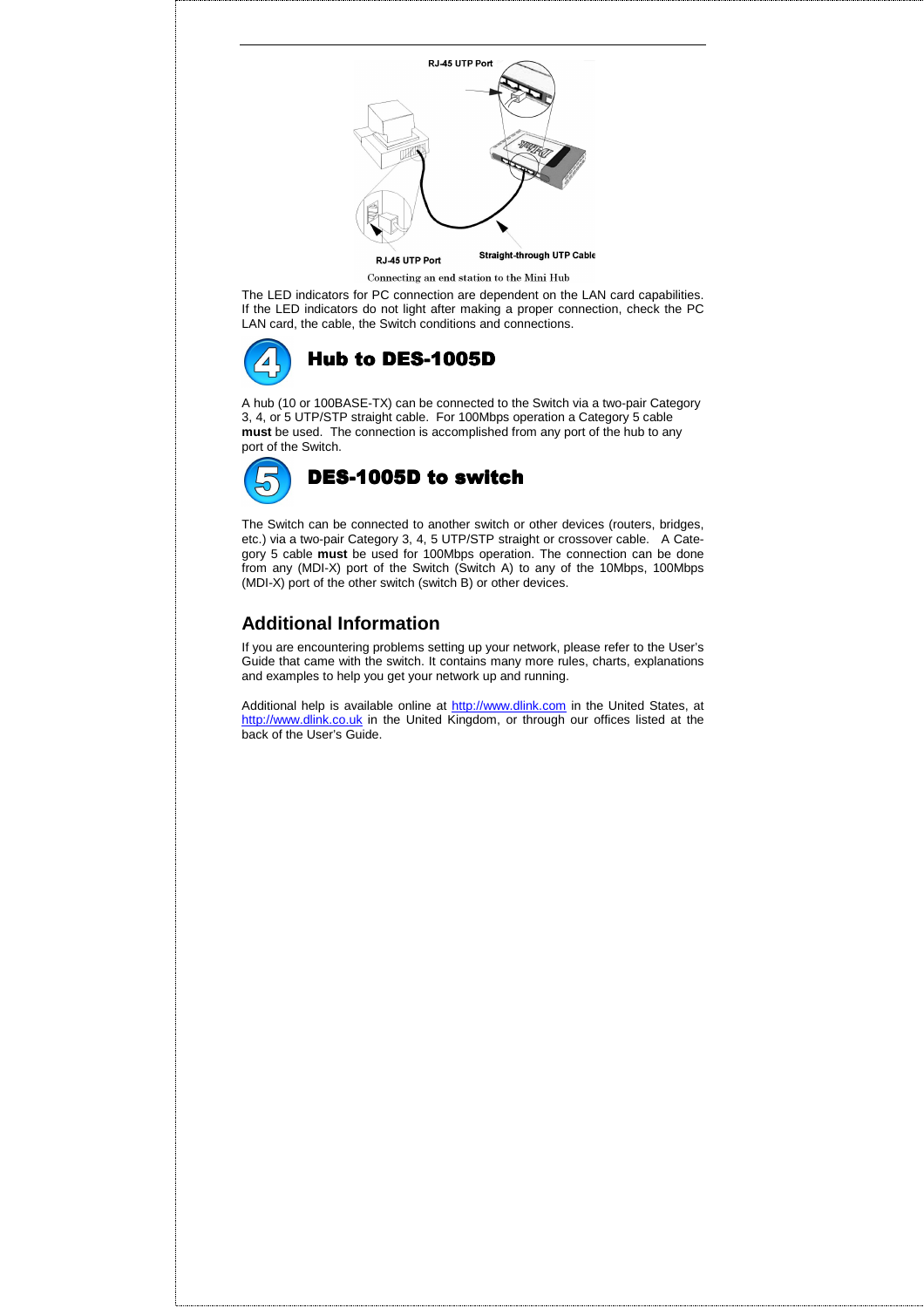

D-Link DFE-1005D 10/100M Fast Ethernet Switch

## **Einführung**

Diese Kurzanleitung für die Installation enthält Hinweise zur Inbetriebnahme des 10/100 MBit/s Fast Ethernet Switch DES-1005D von D-Link. Das von Ihnen erworbene Modell kann im äußeren Erscheinungsbild von den in den Illustrationen abgebildeten Modellen abweichen. Weitere Informationen zum Switch, seinen Komponenten, zur Herstellung von Netzwerkverbindungen und zu technischen Daten finden Sie im Benutzerhandbuch.



Vergewissern Sie sich, dass die folgenden Gegenstände vorhanden und unbeschädigt sind:



3. Rubber Feet 4. Screws and Anchors



## Gerät aufstellen

#### **Gummifüße anbringen**

Falls Sie das Gerät auf einer ebenen Fläche aufstellen, sollten Sie die Gummifüße am Gerät befestigen.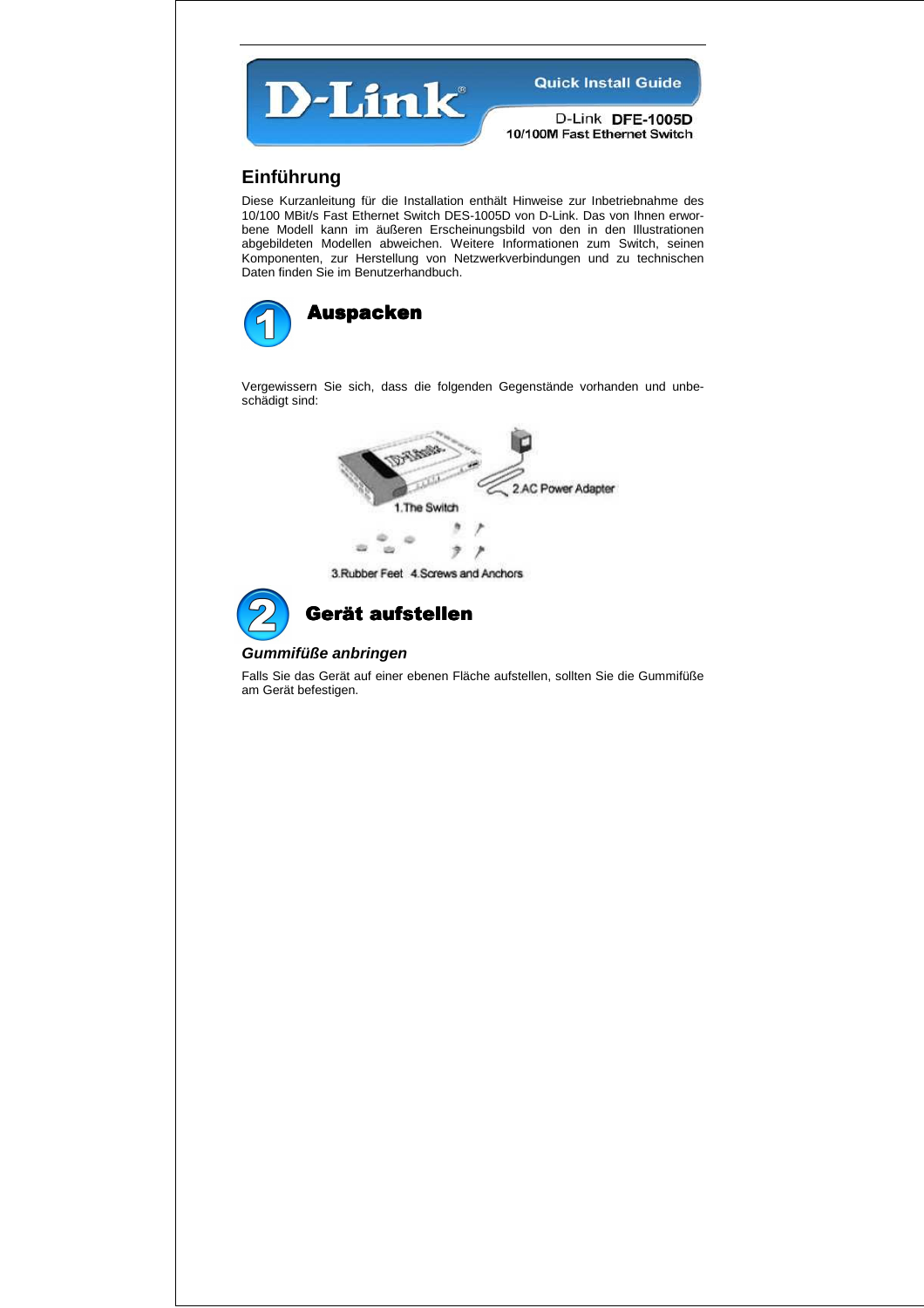

#### **Wandmontage**

Der DES-1005D ist auch zur Wandmontage geeignet. Dazu befinden sich an der Unterseite des Geräts zwei Montageschlitze. Achten Sie darauf, dass die Vorderseite des Geräts sichtbar bleibt, damit die LED-Anzeigen abgelesen werden können.



Ein PC kann über ein zweipaariges, ungekreuztes UTP/STP-Kabel der Kategorien 3, 4 oder 5 mit dem Switch verbunden werden. Für einen Betrieb mit 100 MBit/s muss ein Kabel der Kategorie 5 verwendet werden. Der PC (ausgestattet mit einer RJ-45 10 MBit/s Ethernet- bzw. 100 MBit/s Fast-Ethernet-Netzwerkkarte) sollte mit einem der 5 Anschlüsse (1 - 5) verbunden werden (DES-1005D ).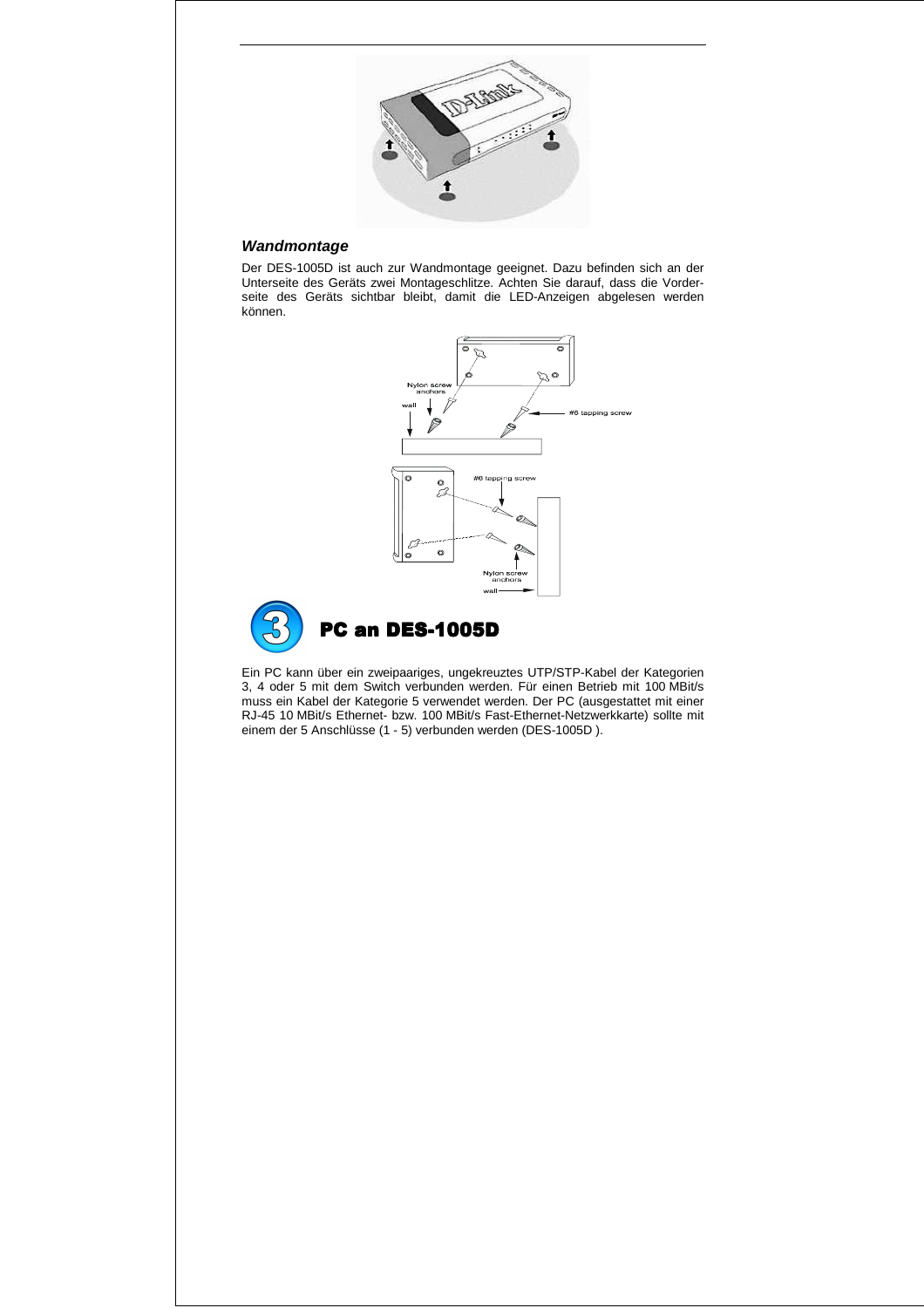

Connecting an end station to the Mini Hub

Der Status der LED-Anzeigen für die PC-Verbindung hängt von den technischen Merkmalen der Netzwerkkarte des PCs ab Falls die LED-Anzeigen nach Herstellung einer korrekten Verbindung nicht leuchten, müssen Netzwerkkarte, Kabel und Switch überprüft werden.



Ein Hub (10 oder 100 Base-TX) kann über ein zweipaariges, ungekreuztes UTP/STP-Kabel der Kategorien 3, 4 oder 5 mit dem Switch verbunden werden. Für einen Betrieb mit 100 MBit/s muss ein Kabel der Kategorie 5 verwendet werden. Die Verbindung kann zwischen einem beliebigen Anschluss des Hub und einem beliebigen Anschluss des Switch hergestellt werden.



Der Switch kann mit weiteren Switches oder anderen Geräten (Router, Bridges etc.) über zweipaarige, ungekreuzte oder gekreuzte UTP/STP-Kabel der Kategorien 3, 4 oder 5 verbunden werden. Für einen Betrieb mit 100 MBit/s muss ein Kabel der Kategorie 5 verwendet werden. Die Verbindung kann von einem beliebigen MDI-X-Anschluss des Switch (SwitchA) zu einem beliebigen 10/100 MBit/s-Anschluss (MDI-X) des anderen Stwitch (SwitchB) bzw. anderen Geräts hergestellt werden.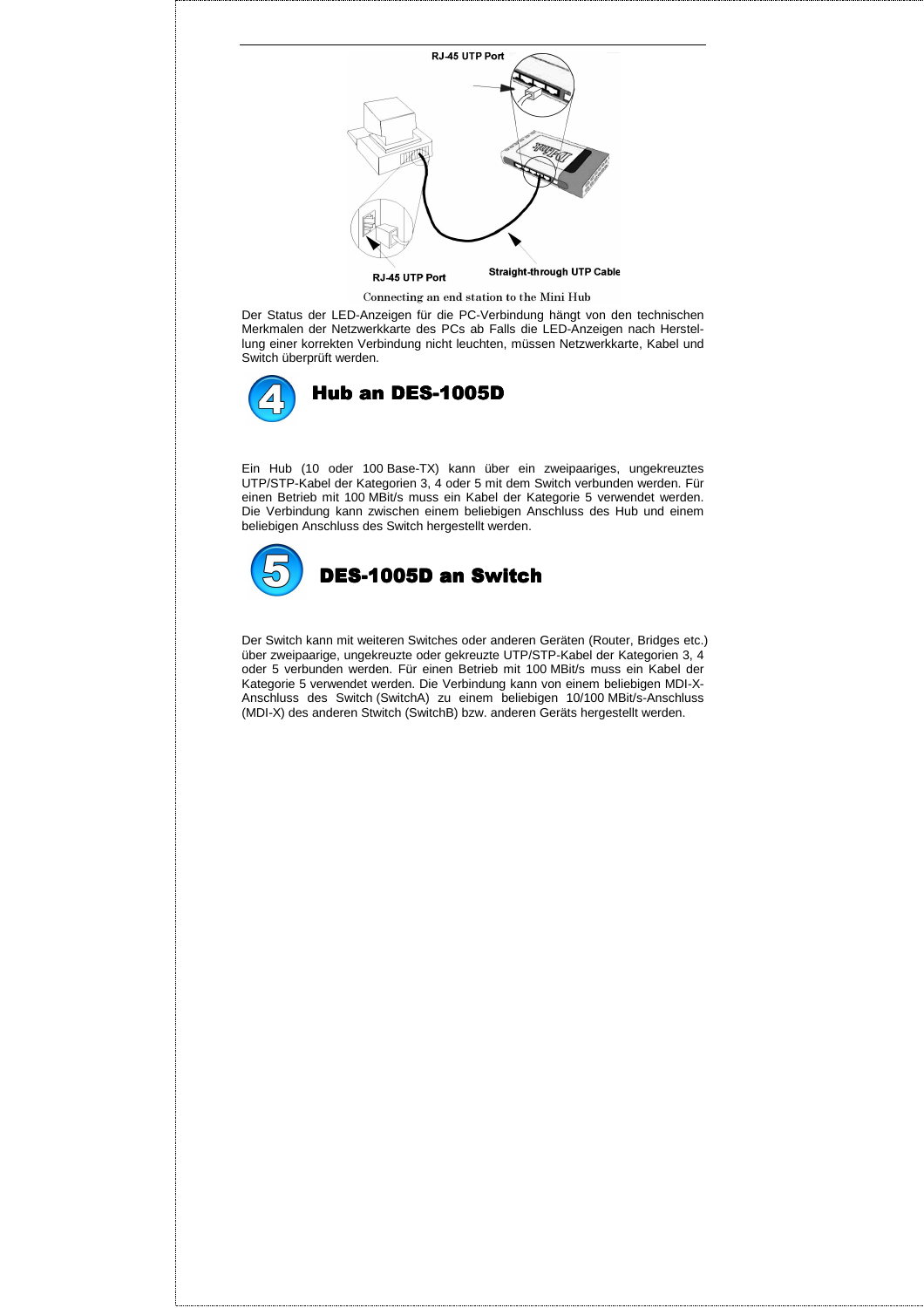# **Ergänzende Hinweise**

Falls es bei der Installation des Netzwerks Probleme gibt, versuchen Sie zunächst, Hilfe im Benutzerhandbuch zu finden. Dort finden Sie viele weitere Richtlinien, Diagramme, Erklärungen und Beispiele, die Sie bei Aufbau und Inbetriebnahme Ihres Netzwerks unterstützen.

Weitere Unterstützung finden Sie im Internet unter http://www.dlink.com (USA) und http://www.dlink.co.uk (Großbritannien) oder über unsere Niederlassungen, deren Adressen im Benutzerhandbuch verzeichnet sind.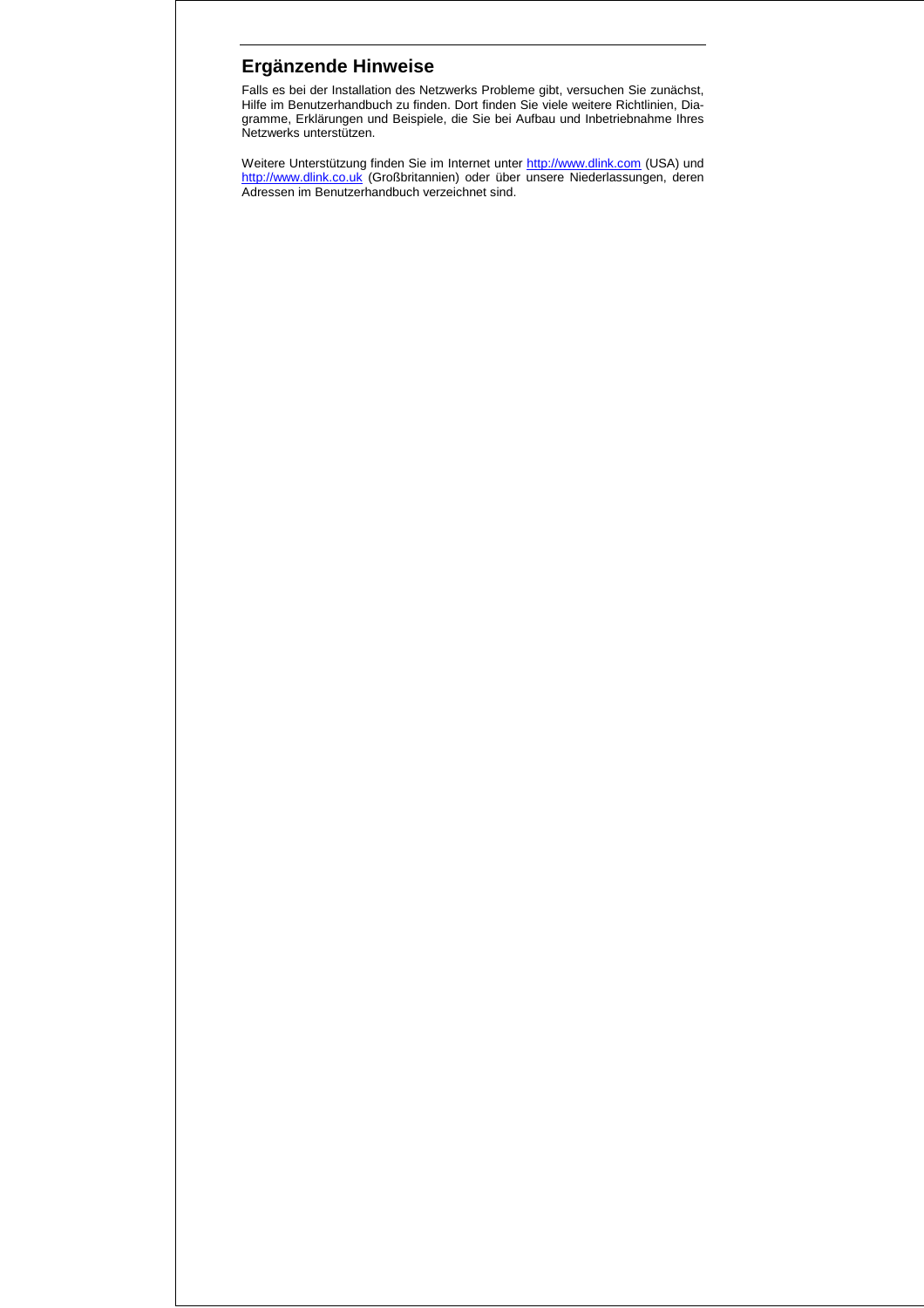

D-Link DFE-1005D 10/100M Fast Ethernet Switch

### **Introduction**

Ce guide d'installation rapide vous explique pas-à-pas comment instlaller le switche Fast Ethernet DES-1005D. Le modèle que vous avez acheté peut paraître sensiblement différent de ceux montrés dans les illustrations. Pour de plus amples informations sur le switch, ses composants, les connexions réseaux et les spécifications techniques, se référer au guide de l'utilisateur livré avec le switch.



S'assurer que les éléments ci-dessous sont présents et en bon état :





Installation matérielle

#### **Installation desktop**

Pour l'installation sur un bureau, prendre le temps de coller les patins autocollants sour le switch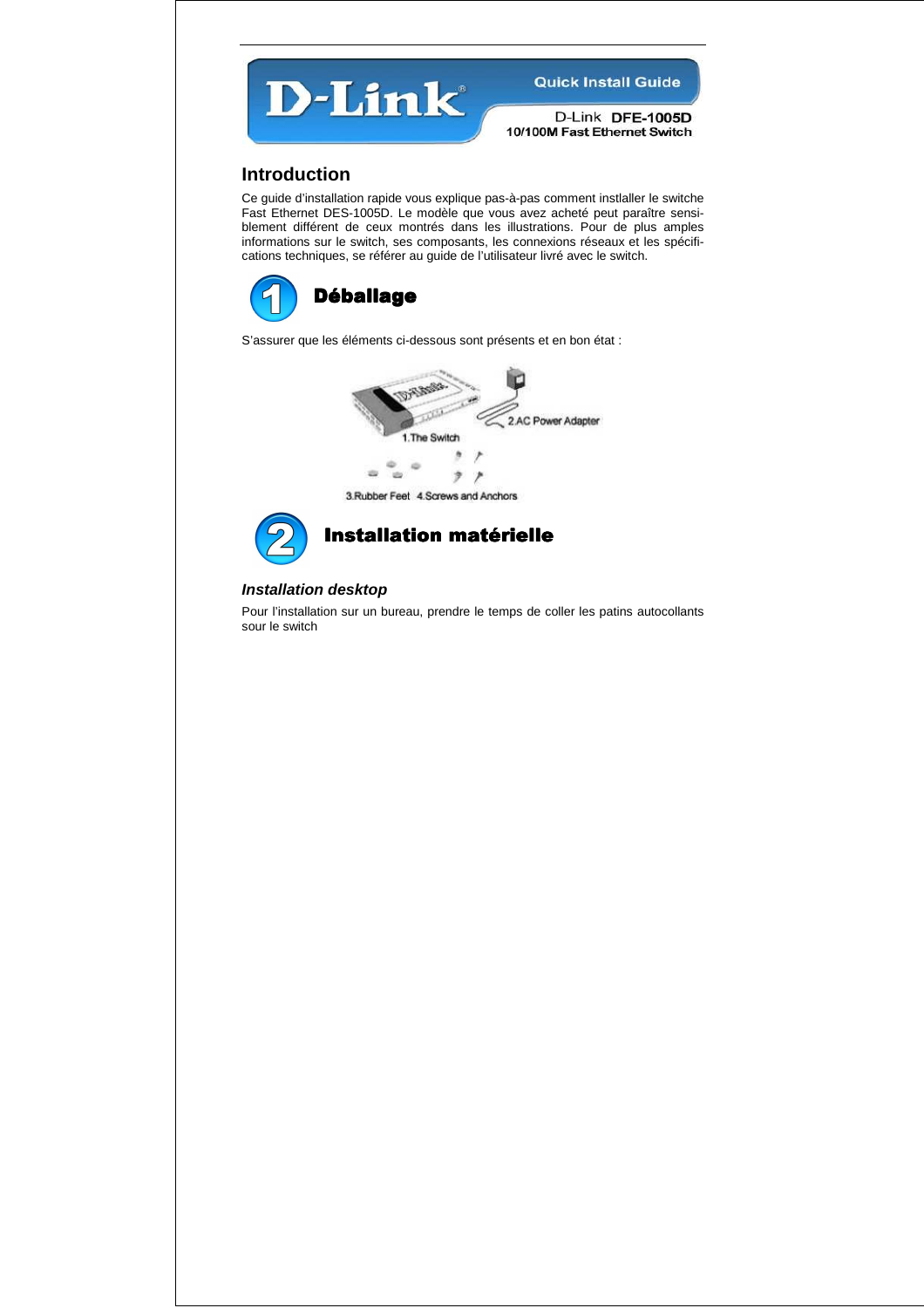

## **Installation murale**

Le DES-1005D peut être installé sur un mur. Deux slots de montage sont disponibles sous le switch pour le fixer. S'assurer que la face avant du switch est visible avant de l'installer.



Un PC peut être connecté au DES-1005D via un câble droit paires torsadées Catégorie 3, 4, 5 UTP/STP. Le PC (équipé avec un connecteur RJ-45 10 ou 100Mbps) peut être connecté à n'importe lequel des 5 ports (1 - 5). Pour une connexion en 100mbps, utiliser impérativement du câble de catégorie 5.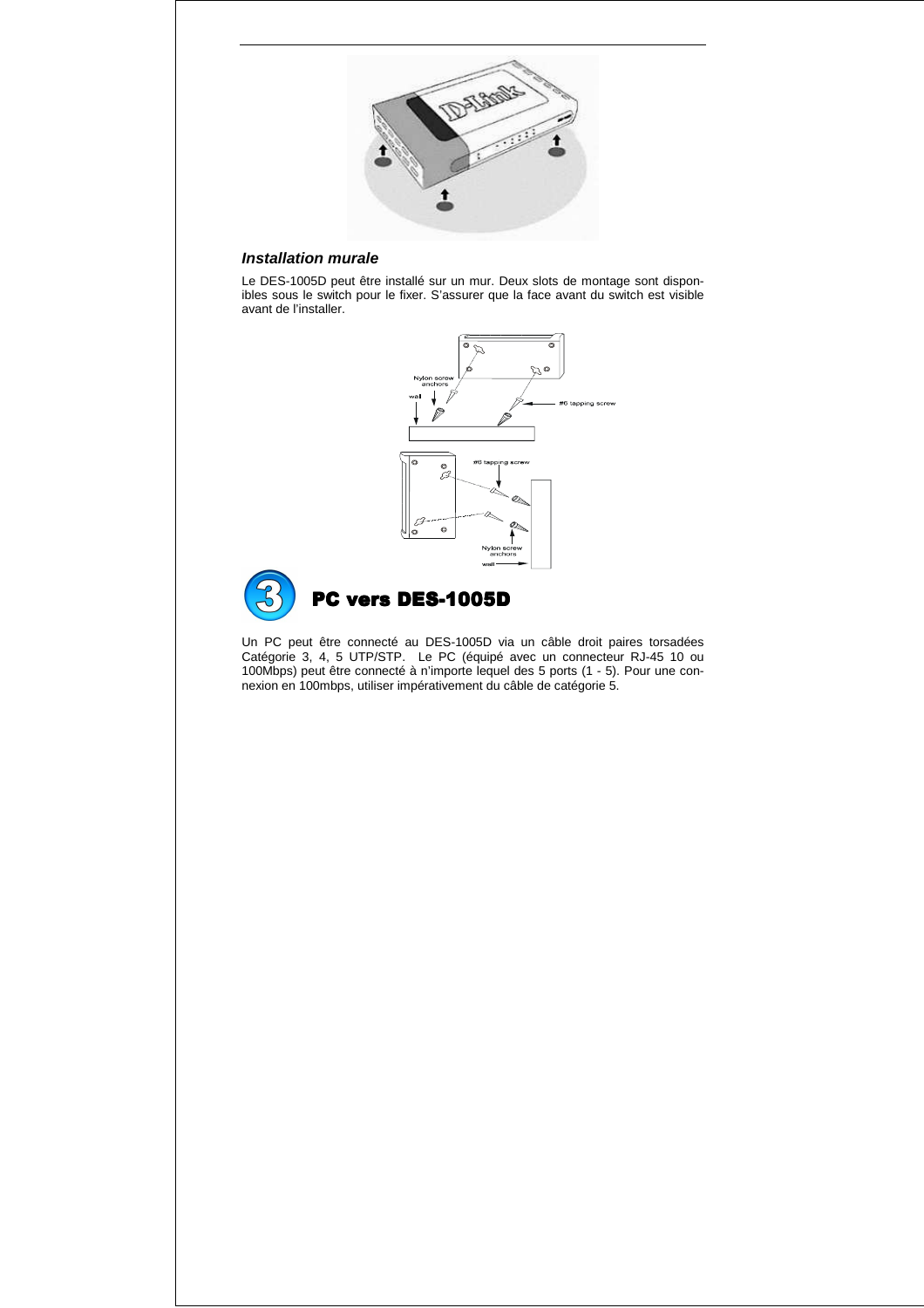

Connecting an end station to the Mini Hub

Les voyants lumineux pour la connexion PC dépendent des capacités de la carte réseau. Si les voyants ne sont pass allumés après avoir effectué les connexion, vérifier la carte réseau de votre PC, le câble et les conditions et connexions du DES-1005D.



Un hub (10 ou 100BASE-TX) peut être connecté au DES-1005D via un câble paires torsadées droit Catégorie 3, 4, 5 UTP/STP. Pour une connexion en 100mbps, utiliser impérativement du câble de catégorie 5. La connexion est établie depuis le port uplink du hub vers n'importe quel port du DES-1008D.



#### DES-1005D vers switch

Le DES-1005D peut être connecté à un autre switchou un autre élément réseau (routeurs, ponts, etc.) via un câble droit ou croisé Catégorie 3, 4, 5 UTP/STP. Pour une connexion en 100mbps, utiliser impérativement du câble de catégorie 5.La connexion peut être effectuée depuis n'importe quel port (MDI-X) du Switch (Switch A) à n'importe quel port 10Mbps, 100Mbps (MDI-X) de l'autre switch.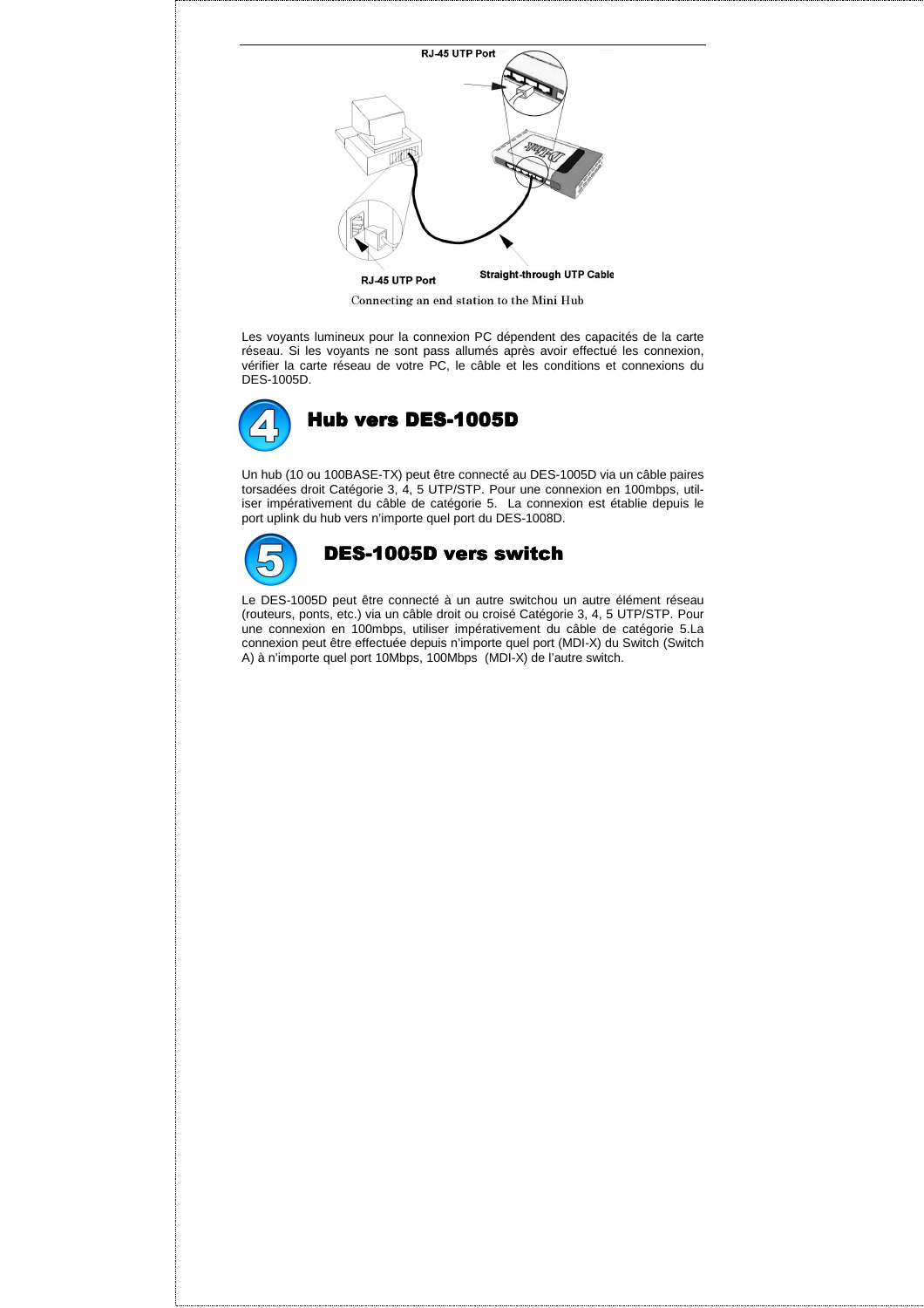# **Informations complémentaires**

Si vous rencontrez des problèmes lors de l'installation de votre réseau, se référer au guide de l'utilisateur livré avec le switch. Il contient beaucoup plus de règles, schémas, explications et exemples pour vous aider à installer votre réseau.

Une aide additionnelle est disponible en ligne à l'adresse http:// www.dlink.fr .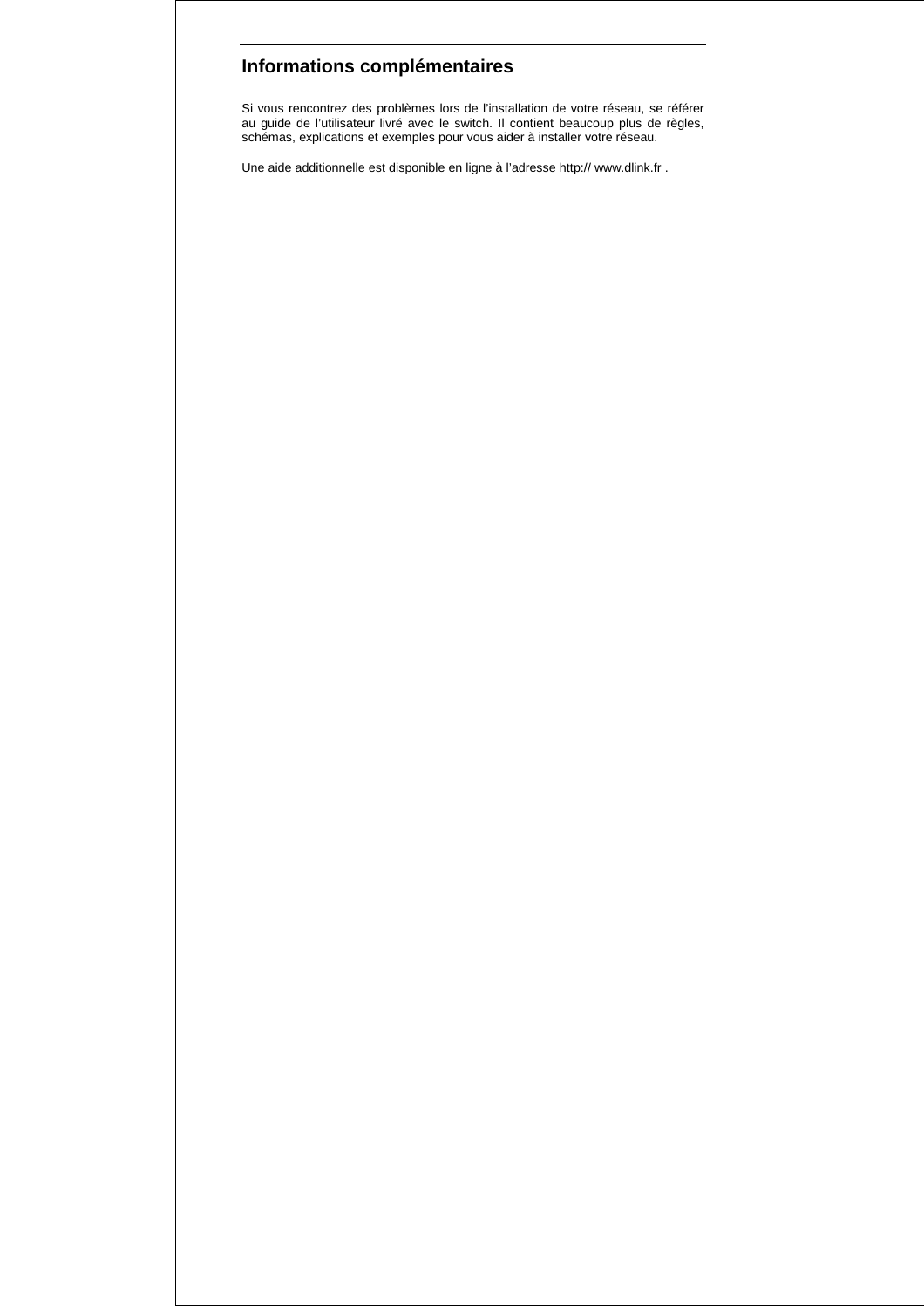

D-Link DFE-1005D 10/100M Fast Ethernet Switch

## **Introducción**

Esta guía de instalación rápida proporciona instrucciones paso a paso para la configuración del conmutador 10/100M Fast Ethernet D-Link DES-1005D . Es posible que el modelo que haya adquirido tenga un aspecto ligeramente diferente de los que aparecen en las ilustraciones. Si desea obtener más información detallada sobre el conmutador, sus componentes, la realización de conexiones en red y las especificaciones técnicas, consulte la Guía del usuario que acompaña al conmutador.



Asegúrese de que los siguientes elementos se incluyen en el embalaje y están en buen estado.



3. Rubber Feet 4. Screws and Anchors



## **Instalación física**

#### **Colocación de las patas de goma**

Para la instalación de sobremesa, tómese un tiempo ahora para fijar las patas de goma a la base del conmutador.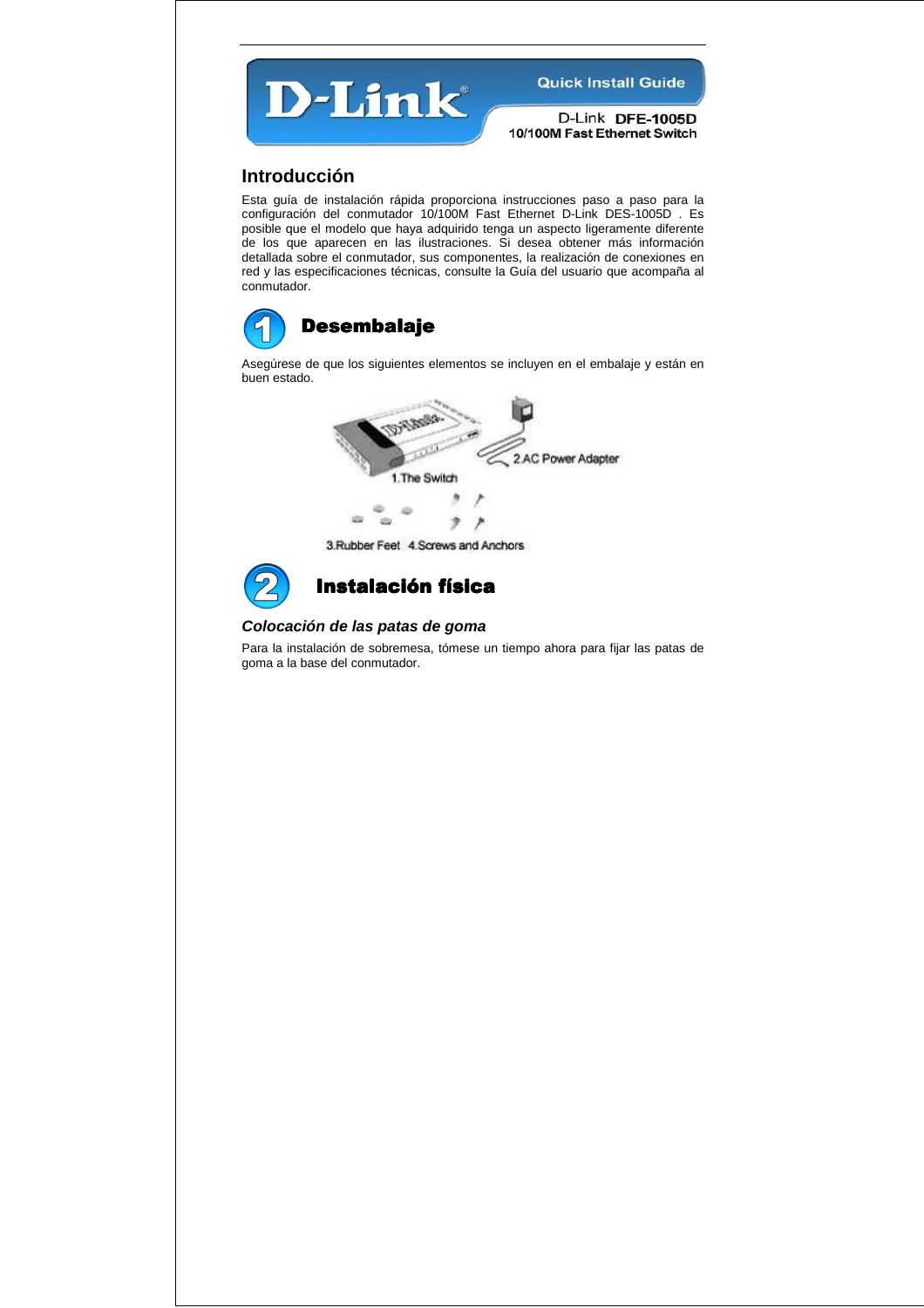

#### **Fijación del conmutador en la pared**

El DES-1005D se puede fijar a una pared. Se facilitan dos ranuras de sujeción en la parte inferior del hub con este propósito. Asegúrese de que el panel frontal esté colocado de forma que pueda ver los LED mientras la unidad está encendida.



Se puede conectar un PC al conmutador mediante un cable recto UTP/STP de Categoría 3,4, ó 5 de dos pares. Para el funcionamiento a 100Mbps es necesario utilizar el cable de Categoría 5. El PC (equipado con una tarjeta NIC RJ-45 Ethernet de 10Mb o Fast Ethernet de 100 Mb) debe conectarse a uno de los 5 puertos (1 - 5) para el DES-1005D.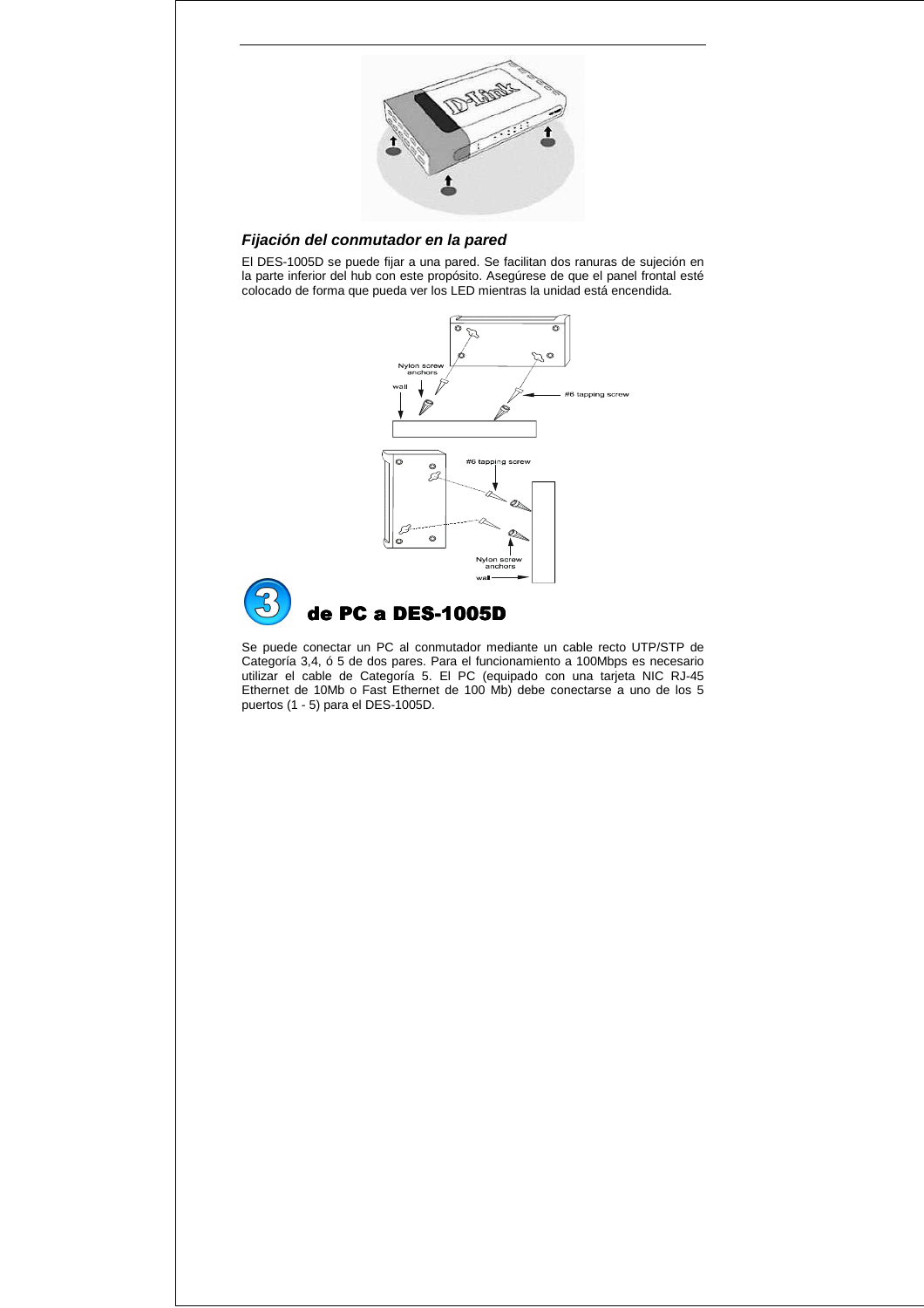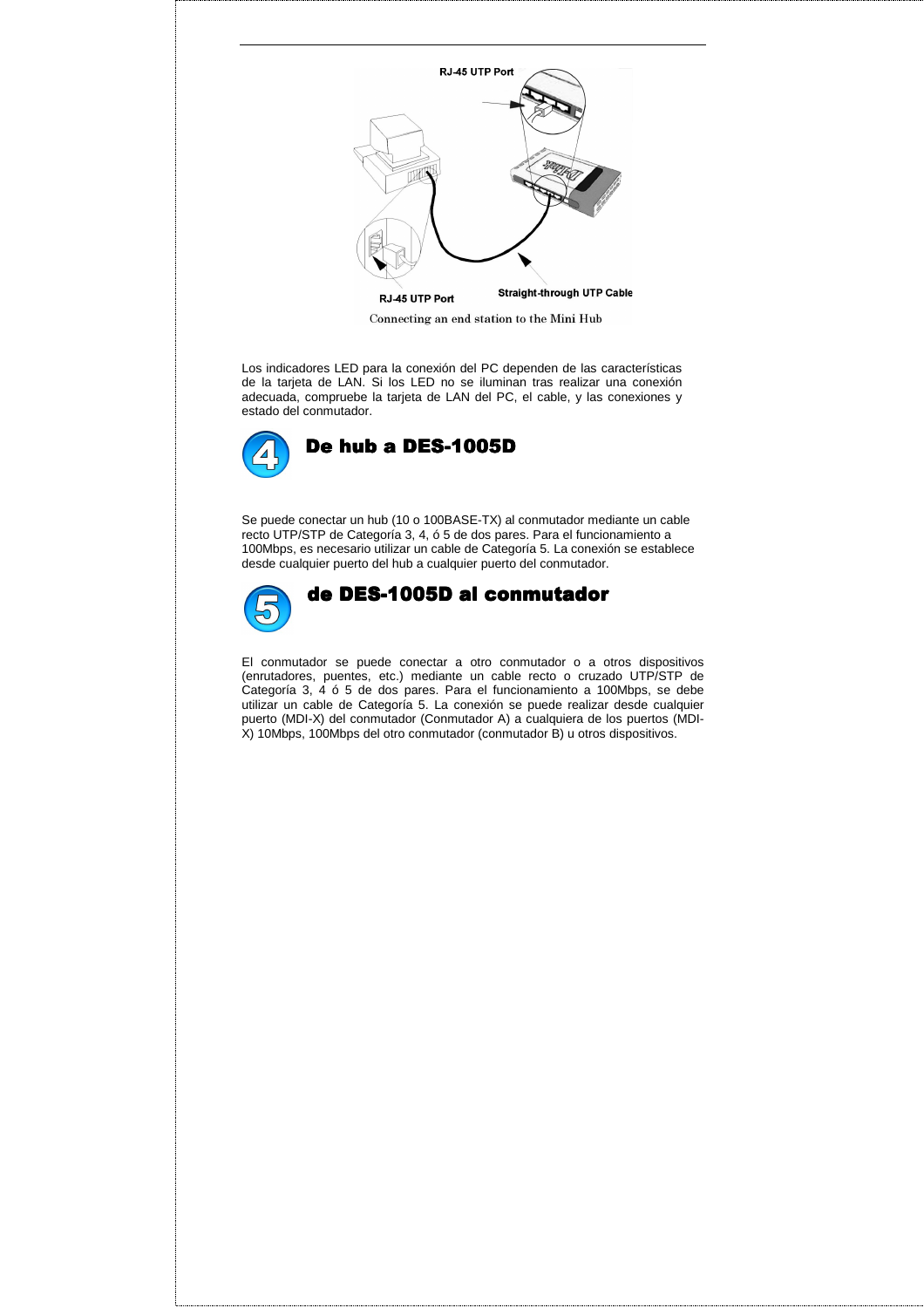## **Información adicional**

 Si tiene algún problema con la configuración de su red, consulte la Guía del usuario que acompaña al conmutador. Contiene muchas más normas, cuadros, explicaciones y ejemplos que le ayudaran a poner a su red en pleno funcionamiento.

Puede obtener ayuda adicional en línea en la dirección http://www.dlink.es en Espana, o en nuestra red de oficinas, cuyos datos aparecen en la contraportada de la Guía del usuario.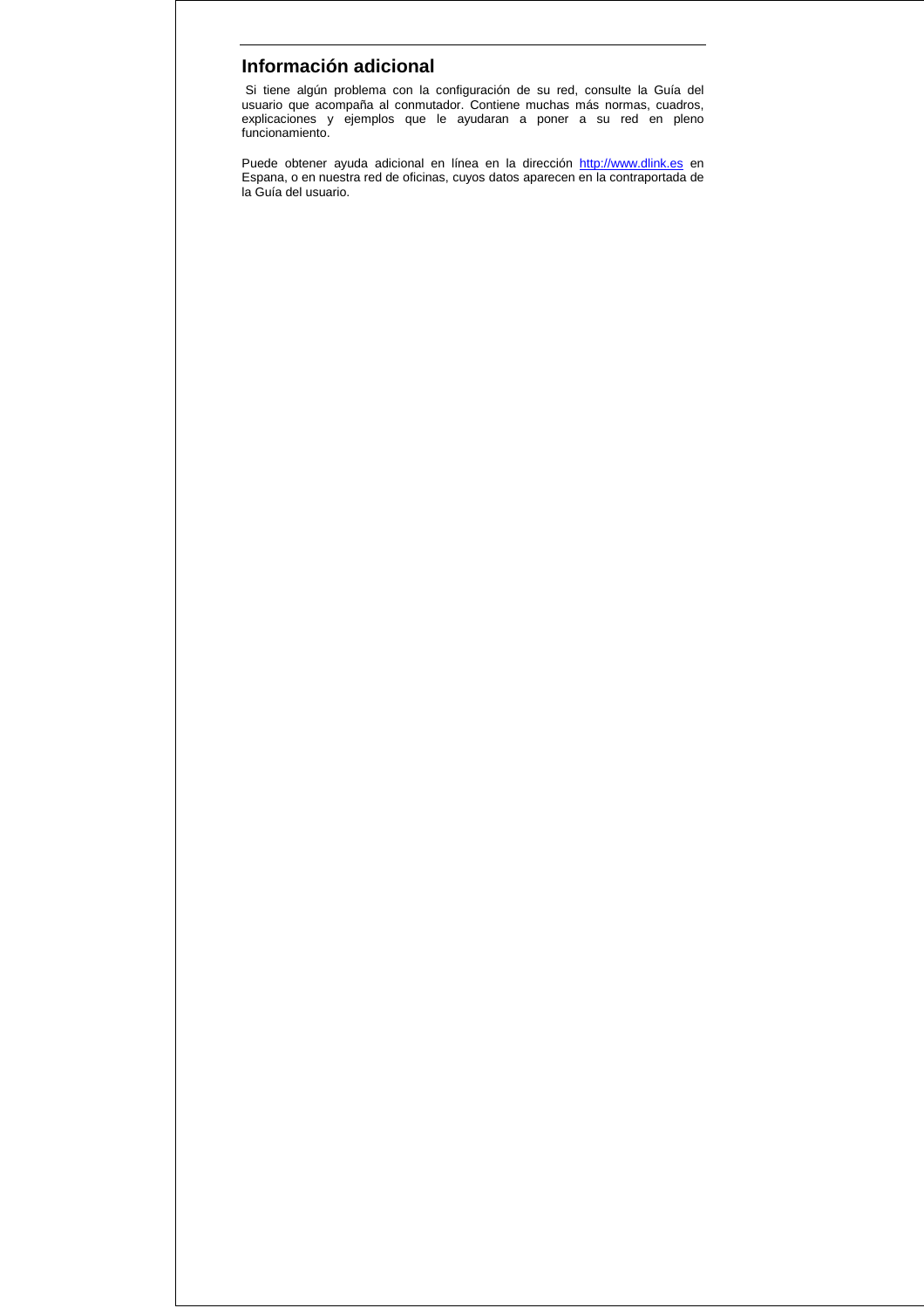

D-Link DFE-1005D 10/100M Fast Ethernet Switch

## **Introduzione**

Il presente manuale rapido d'installazione, fornisce le istruzioni passo passo per la messa in opera dello switch Fast Ethernet D-Link DES-1005D. Per maggiori informazioni sullo switch, i relativi componenti, le connessioni di rete e le specifiche tecniche consultare il Manuale Utente fornito con il dispositivo.



Verificare la presenza e lo stato dei seguenti componenti.



3. Rubber Feet 4. Screws and Anchors



## **Installazione hardware**

#### **Inserire i piedini in gomma**

Per posizionare il dispositivo sulla scrivania, inserire i piedini in gomma alla base dello switch.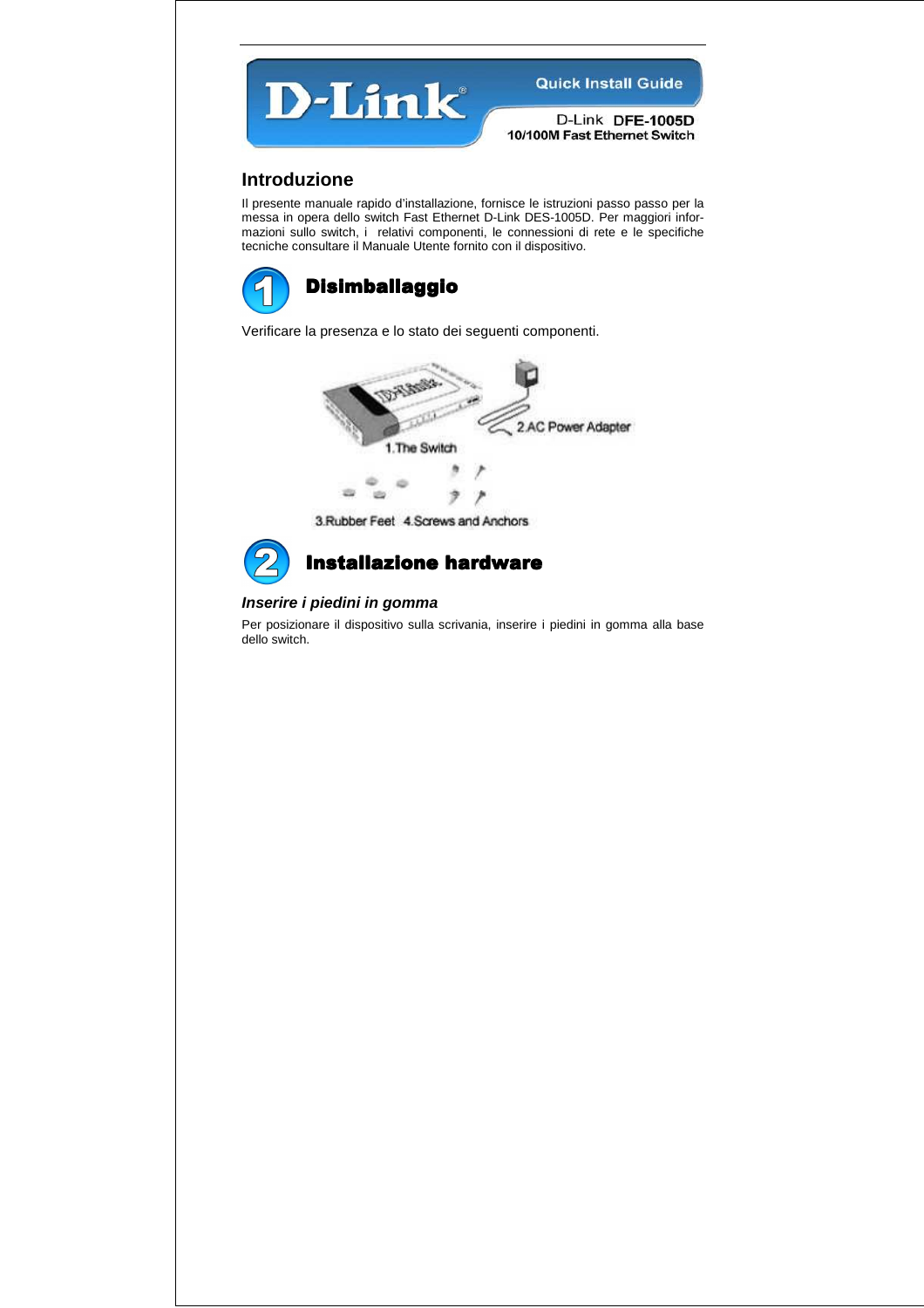

#### **Fissaggio dello switch al muro**

Lo switch DES-1005D può essere fissato al muro. A tal fine, lo switch è dotato sulla parte inferiore di due slot di montaggio. Verificare che il pannello frontale del dispositivo sia orientato in modo da consenta la consultazione dei LED durante il funzionamento.





# Collegamento tra un PC e il dispositivo DES-1005D

Lo switch può essere connesso a un PC, utilizzando un doppino telefonico diritto UTP/STP di categoria 3,4, o 5. Per connessioni a 100Mbps è **necessario** utilizzare cavi di categoria 5. Il PC (dotato di connettore RJ-45 10Mb Ethernet o 100Mb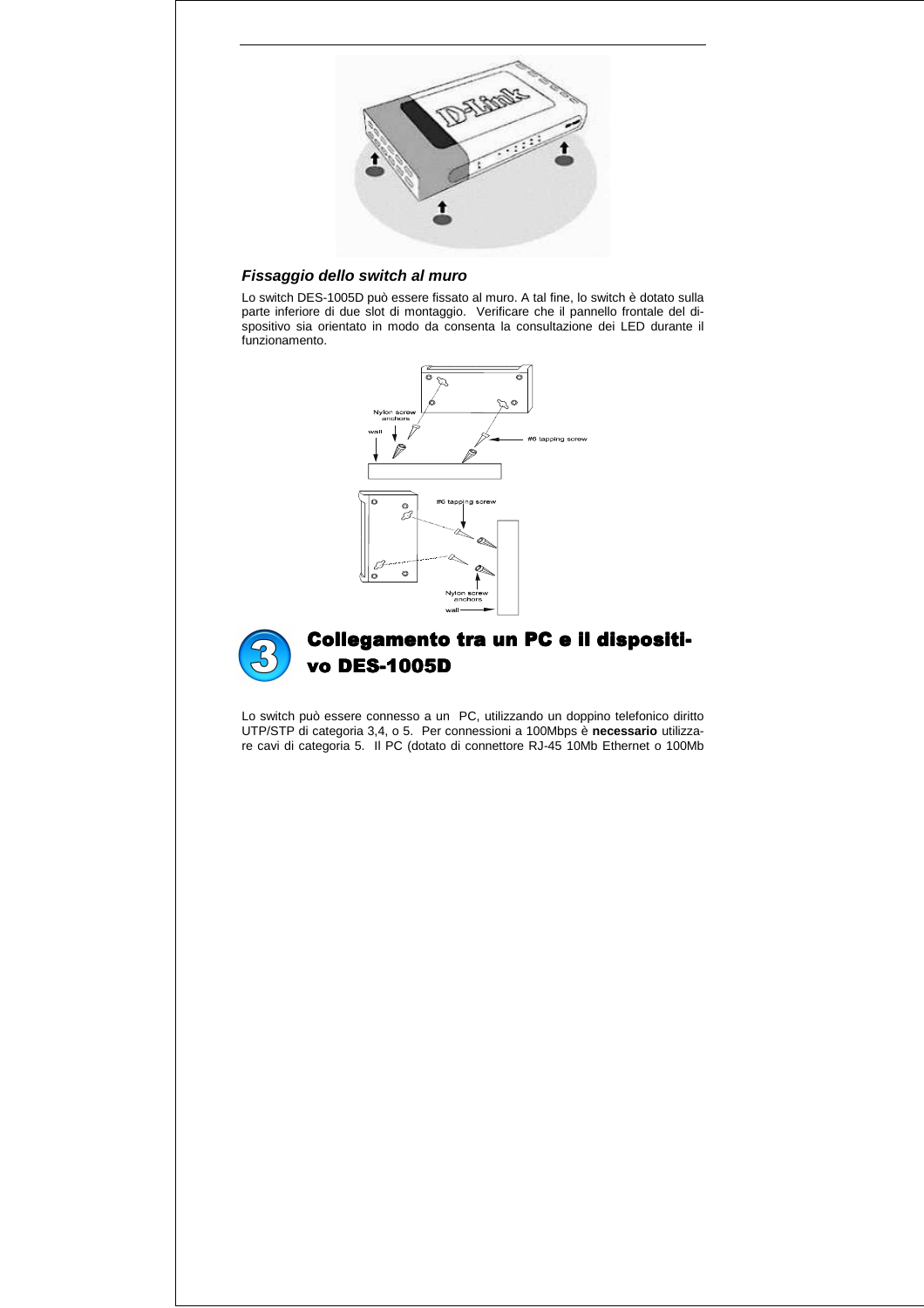

I LED diagnostici che indicano lo stato della connessione con il PC dipendono dalle funzionalità della scheda di LAN. Se, una volta effettuato il collegamento, i LED non lampeggiano, verificare lo stato e le connessioni relative a scheda di LAN del PC, cavo e switch.



Lo switch può essere collegato a un hub (10 or 100BASE-TX), utilizzando un doppino telefonico diritto UTP/STP di categoria 3,4, o 5. Per connessioni a 100Mbps è **necessario** utilizzare cavi di categoria 5 È possibile connettere una qualsiasi porta dell'hub a una qualsiasi porta dello switch.



# Collegamento tra uno switch e il dispositivo DES-1005D

Lo switch può essere collegato ad un altro switch o dispositivo (router, bridge, ecc), utilizzando un doppino telefonico diritto UTP/STP di categoria 3,4, o 5. Per connessioni a 100Mbps è **necessario** utilizzare cavi di categoria 5 . È possibile connettere una qualsiasi porta (MDI-X) dello switch (switch A) a una qualsiasi porta 10Mbps, 100Mbps (MDI-X) del secondo switch/dispositivo (switch B).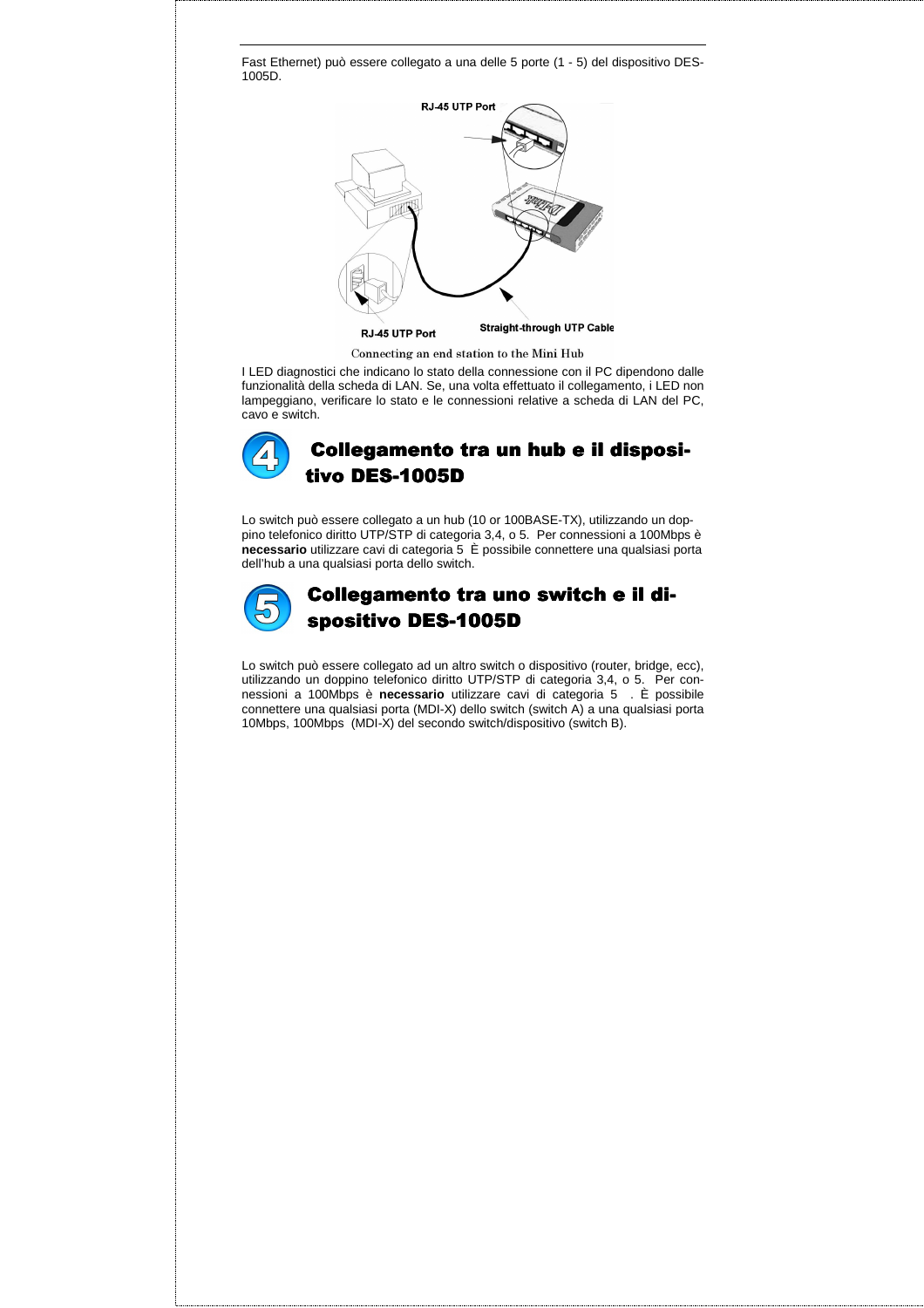# **Informazioni aggiuntive**

In caso di problemi durante la messa in funzione della rete, consultare il manuale utente fornito con lo switch. Esso contiene indicazioni, grafici, spiegazioni ed esempi che aiutano l'utente nella configurazione e nella messa in funzione della rete.

Un supporto aggiuntivo è disponibile online all' indirizzo http://www.dlink.it per l'Italia o presso gli uffi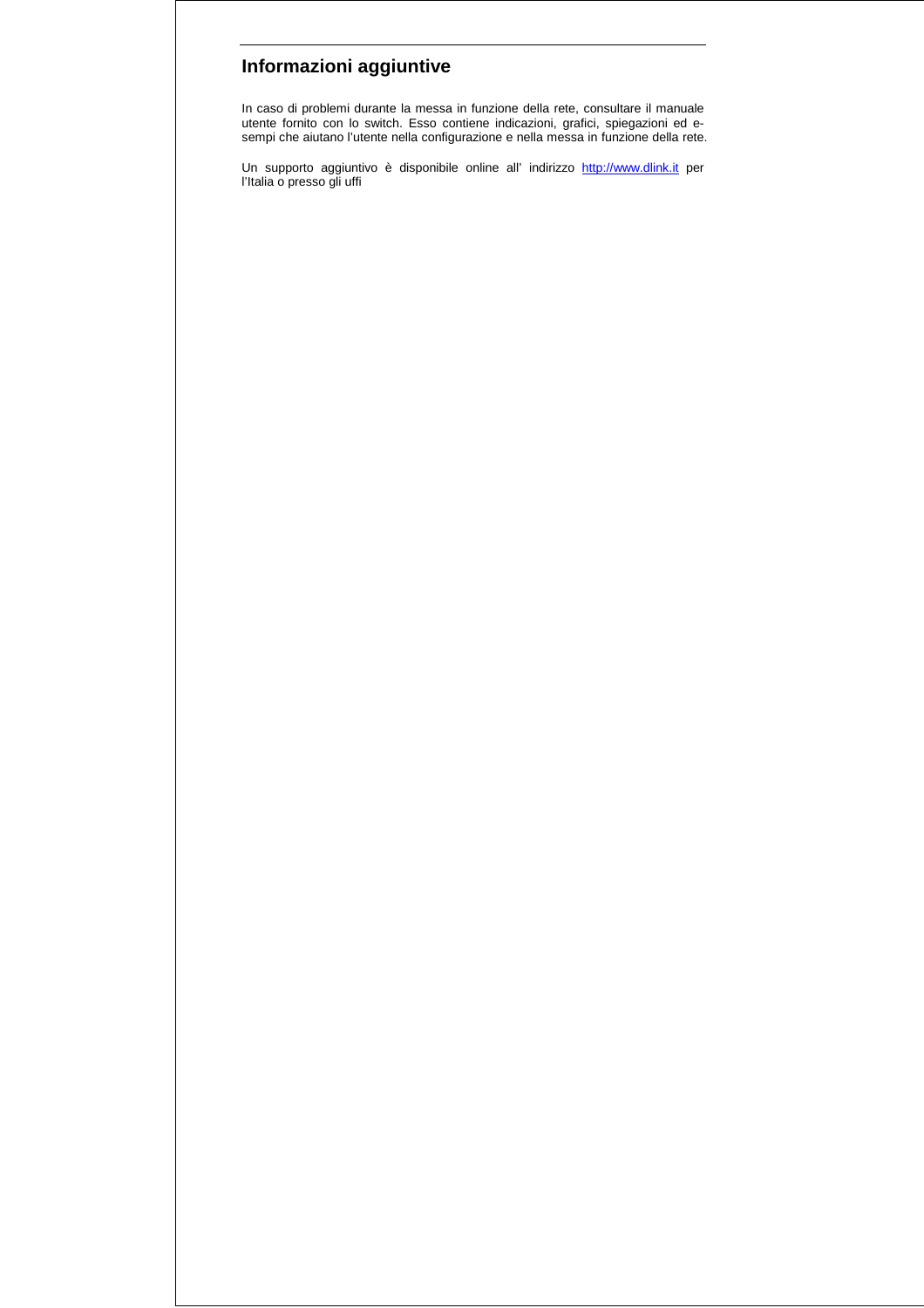

D-Link DFE-1005D 10/100M Fast Ethernet Switch

#### Введение

В настоящем Руководстве изложены инструкции по установке настольных коммутаторов 10/100 Fast Ethernet DES-1005D (в дальнейшем – Коммутатор). Имеющееся устройство может несколько отличаться по внешнему виду от показанных на иллюстрациях. За более подробной информацией о Коммутаторе, его компонентах, организации сетевых соединений и за техническими спецификациями обращайтесь к входящему в комплект поставки руководству User's Guide.



Убедитесь, что в упаковке находятся все компоненты и они не имеют механических повреждений.



3. Rubber Feet 4. Screws and Anchors



Фиксация подставки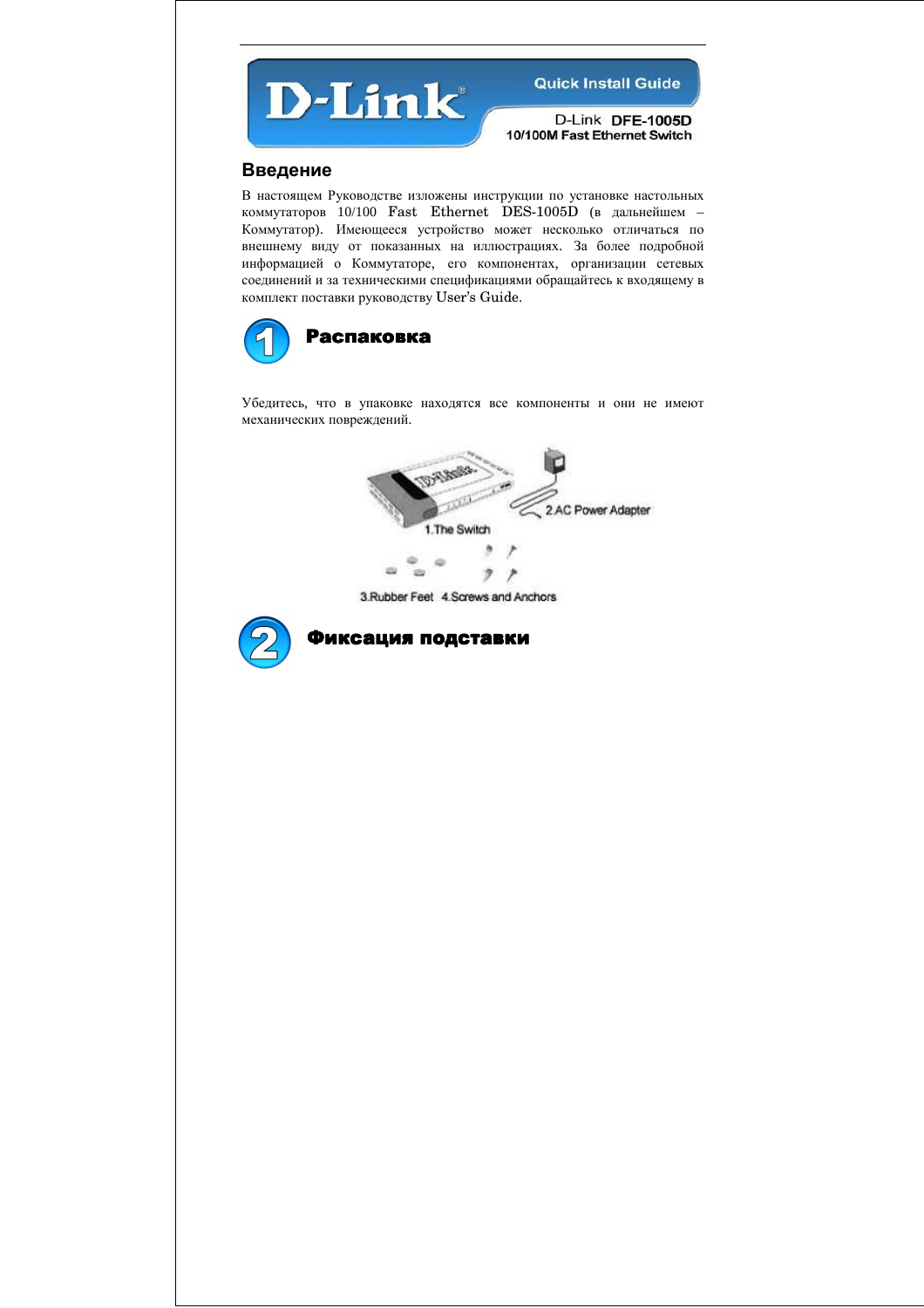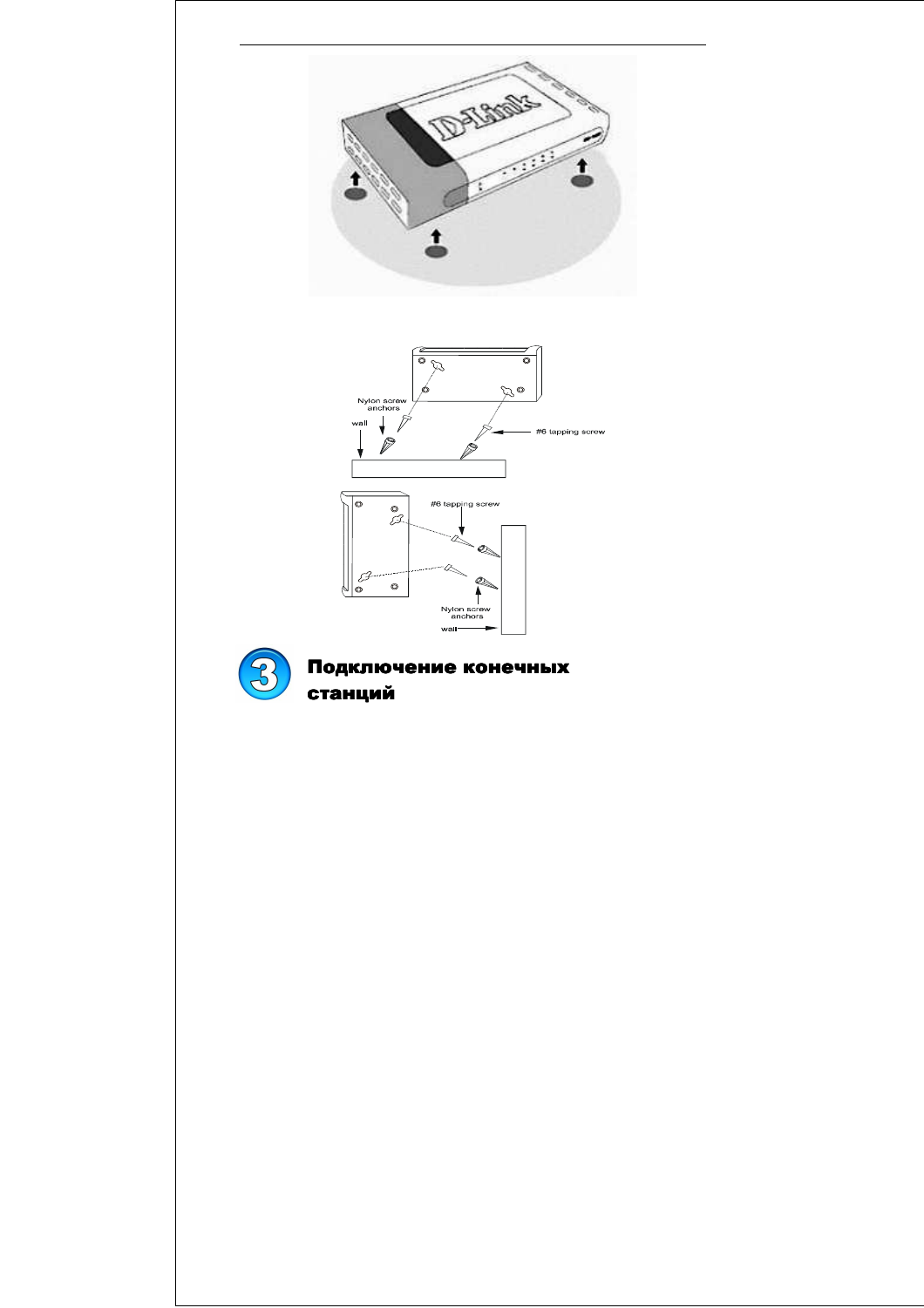Компьютер можно подключить к Коммутатору посредством «прямого» сетевого кабеля витой пары UTP/STP Категории 3, 4 или 5. Соединения 100 Мбит/с Fast Ethernet должны использовать UTP-кабель Категории 5 или выше. Компьютер (оснащенный сетевым адаптером 10Мбит/с Ethernet или 100Мбит/с Fast Ethernet) может быть подключен к любому из 5 портов (1 - 5) DES-1005D.



Connecting an end station to the Mini Hub

Индикация светодиодов зависит от параметров сетевого адаптера компьютера. Если индикаторы не загораются после установления правильного подключения, то проверьте сетевой адаптер компьютера, кабель, работоспособность Коммутатора и подключения.



# Подключение концентратора к DES-1005D

Концентратор (10 или 100BASE-TX) может быть подключен к коммутатору посредством «прямого» кабеля витой пары UTP/STP Категории 3, 4, или 5. Для работы со скоростью 100Mбит/с должен использоваться кабель Категории 5 или выше. Соединение любого порта концентратора устанавливается с любым портом Коммутатора.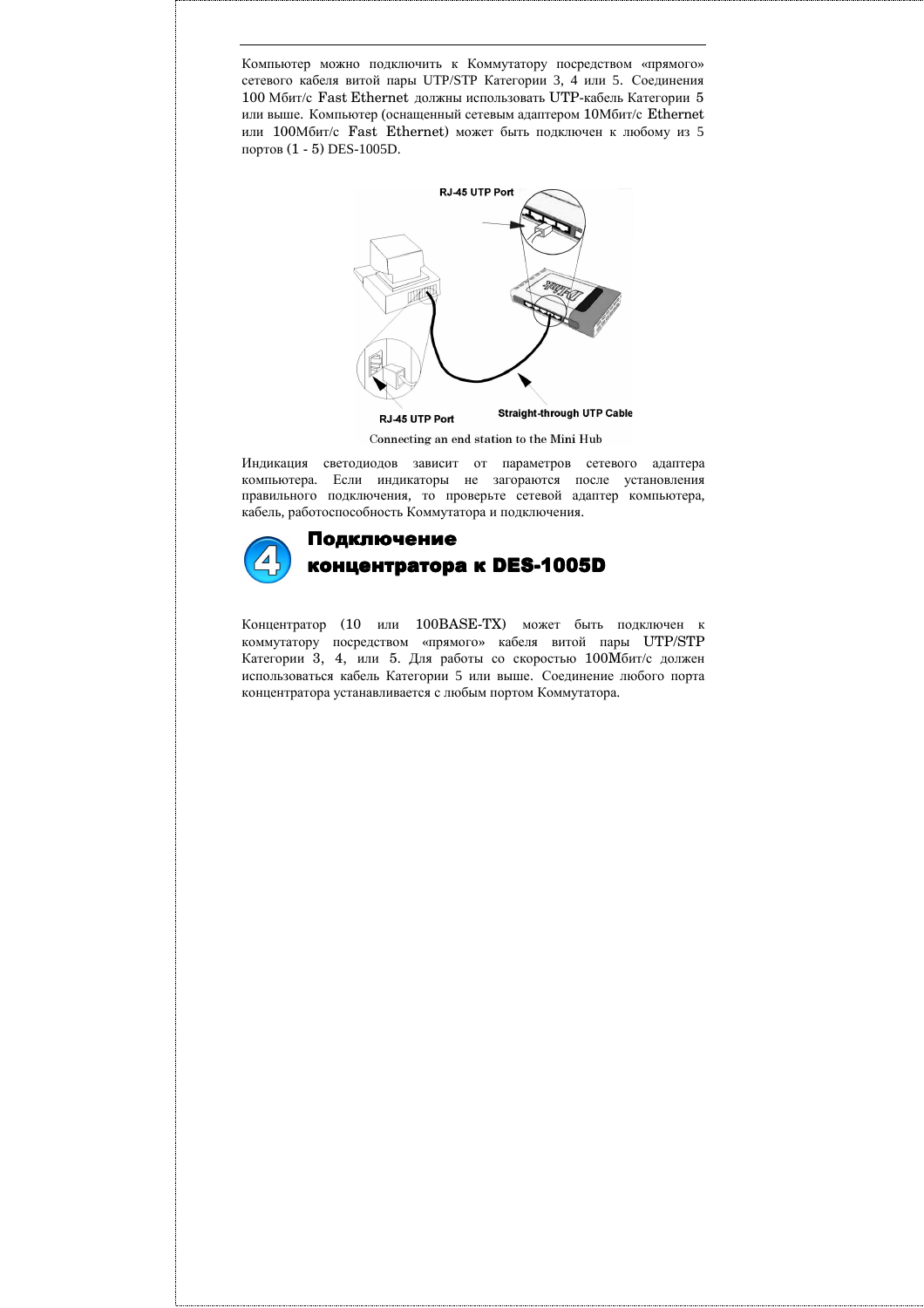

## Подключение коммутатора к DES-1005D

Коммутатор (10 или 100BASE-TX) может быть подключен к другому устройству (коммутатору, маршрутизатору, мосту и т.д.) посредством «прямого» или перекрестного кабеля витой пары UTP/STP Категории 3, 4, или 5. Для работы со скоростью 100Mбит/с должен использоваться кабель Категории 5 или выше. Соединение может осуществляться от любого порта (MDI-X) Коммутатора (Switch A) к любому порту (MDI-X) 10Mбит/с, 100Mбит/с другого коммутатора (switch B) или иного устройства.

## Дополнительная информация

Если в процессе создания сети возникают проблемы, то обращайтесь к входящему в состав поставки руководству User's Guide. В нем содержится гораздо больше правил, схем, объяснений и примеров, которые помогут помочь настроить и запустить сеть.

Дополнительная информация доступна по адресу *http://www.dlink.ru* или по адресам*,* указанным в руководстве *User's Guide.*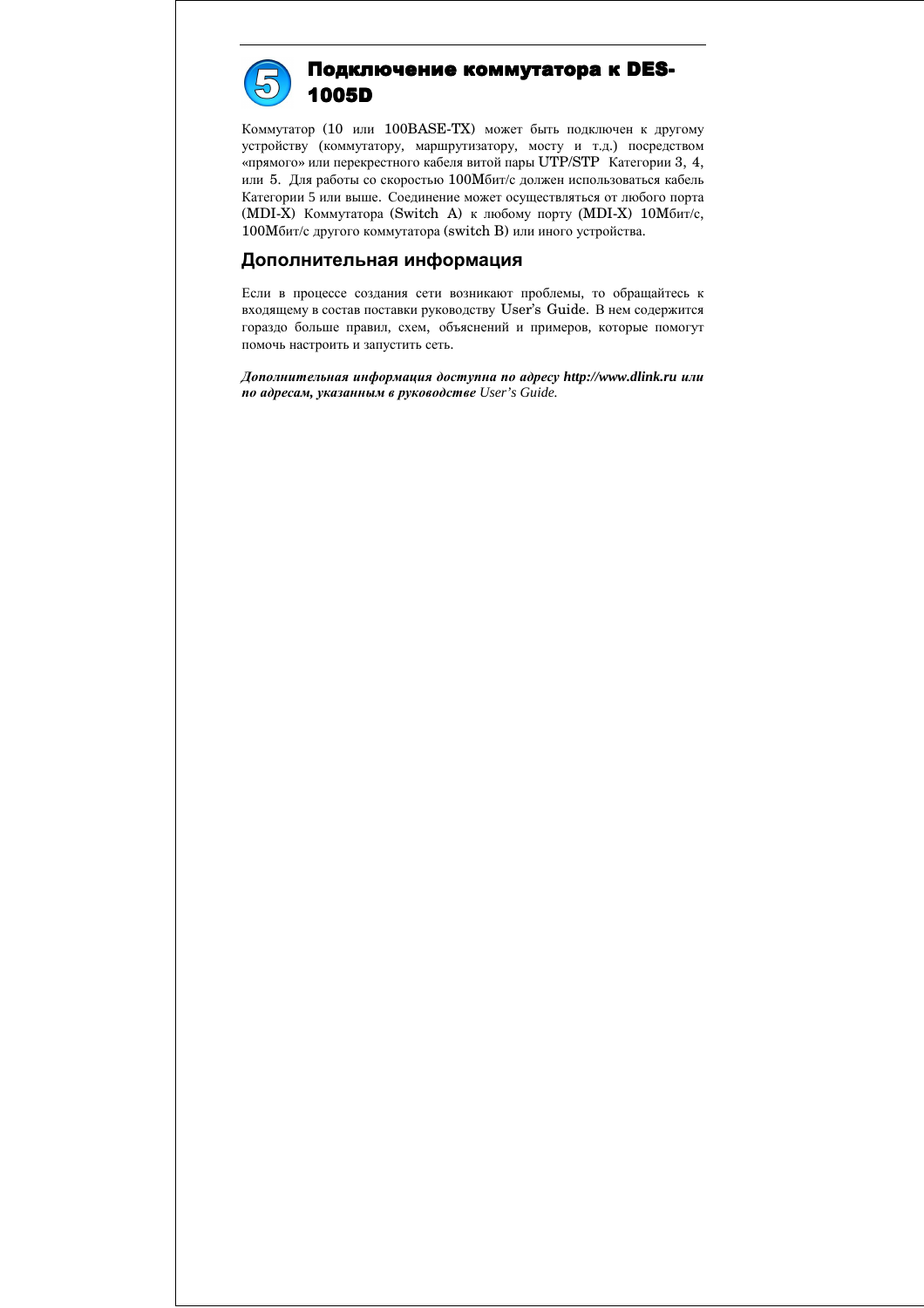

D-Link DFE-1005D 10/100M Fast Ethernet Switch

這 這 這 這 這 這 這 這 這 這 這 這 這 這 這 這 這 這 這 這 這 這 這 這 這 這 這 這 DES-1005D (10/100M 這 這 這 這 這 這 這 這 這 ). 這 這 這 這 這 這 這 這 這 這 這 這 這 這 這 這 這 這 這 這 這 這 , 這 這 這 這 這 這 這 .這 這 這 這 這 這 這 這 這 這 這 這 , 這 這 這 這 這 這 這 這 這 這 這 這 這 .



 $\begin{array}{l} \rule{0pt}{142pt} \rule{0pt}{142pt} \rule{0pt}{142pt} \rule{0pt}{142pt} \rule{0pt}{142pt} \rule{0pt}{142pt} \rule{0pt}{142pt} \rule{0pt}{142pt} \rule{0pt}{142pt} \rule{0pt}{142pt} \rule{0pt}{142pt} \rule{0pt}{142pt} \rule{0pt}{142pt} \rule{0pt}{142pt} \rule{0pt}{142pt} \rule{0pt}{142pt} \rule{0pt}{142pt} \rule{0pt}{142pt} \rule{0pt}{142pt} \rule{0$ 





**R R R R R R**  $\begin{array}{l} \texttt{11:}\qquad \texttt{12:}\qquad \texttt{13:}\qquad \texttt{14:}\qquad \texttt{14:}\qquad \texttt{15:}\qquad \texttt{16:}\qquad \texttt{17:}\qquad \texttt{17:}\qquad \texttt{18:}\qquad \texttt{19:}\qquad \texttt{19:}\qquad \texttt{19:}\qquad \texttt{19:}\qquad \texttt{19:}\qquad \texttt{19:}\qquad \texttt{19:}\qquad \texttt{19:}\qquad \texttt{19:}\qquad \texttt{19:}\qquad \texttt{19:}\qquad \texttt$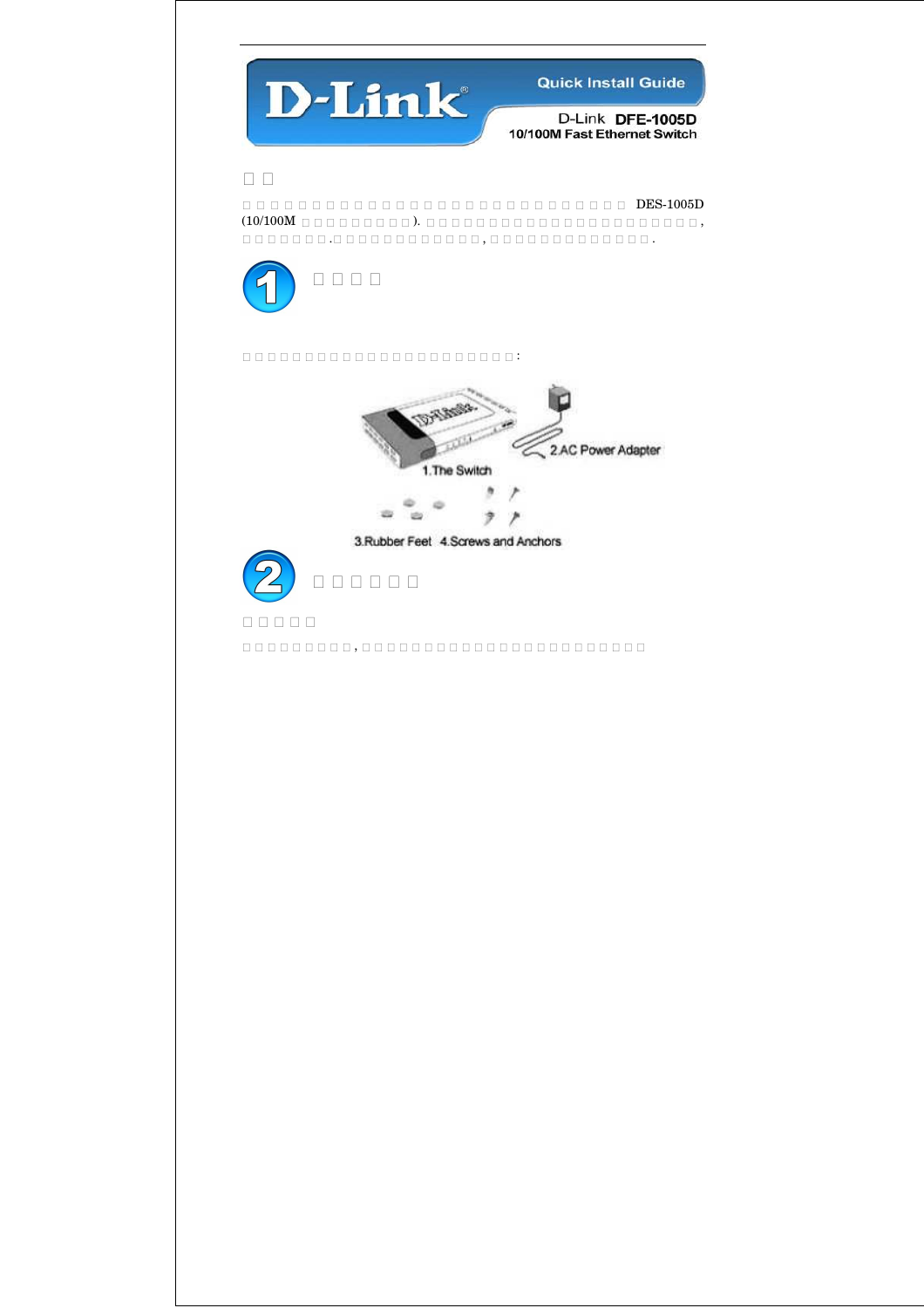

## $R = 100R$

這 這 這 這 這 這 這 這 這 這 這 這 . 這 這 這 這 這 這 這 , 這 這 這 這 這 這 這 這 這 這 這 這 這 這 這 這 這 這 這 這 . 這 這 這 這 這 這 這 這 這 這 這 這 這 , 這 這 這 這 這 這 這 這 這 這 這 這 這 這 , 這 這 這 這  $\Box \Box$   $\Box \Box$   $\Box \Box$ 





這 這 這 這 這 這 這 這 Category 3, 4, 5 UTP/STP 這 這 這 這 這 這 這 DES-1005D 這 這 . 這 這 100Mbps 這 ,這 這 這 這 Category 5 這 這 這 這 .這 這 這 這 (這 這 RJ-45 10/100Mbps phone jack) 這 這 這 這 DES-1005D 這 這 這 這 這 這 這 這 這 DES-1005D 這 這 (1 - 5).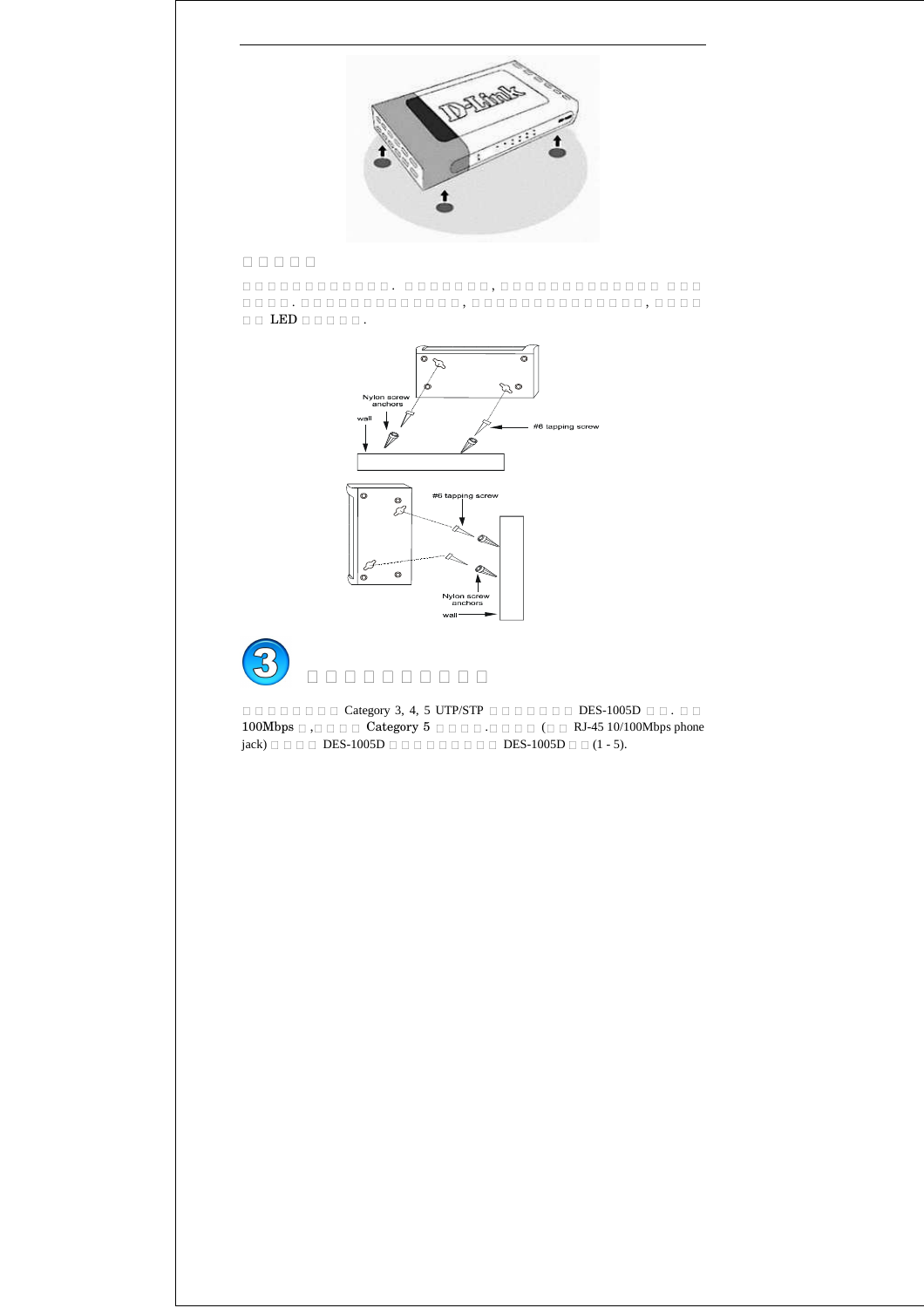